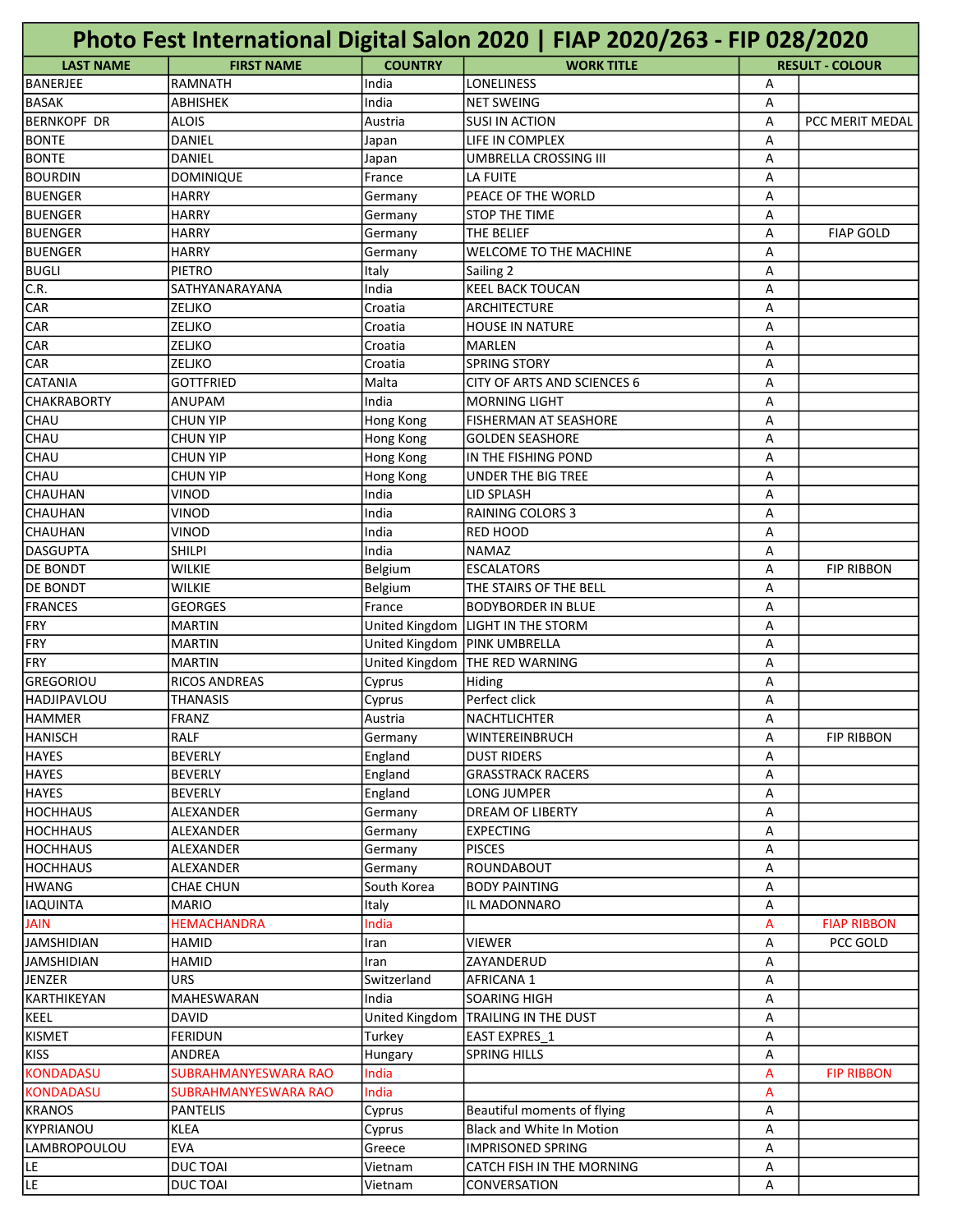| LE THANH           | <b>NGON</b>               | Vietnam          | AO SUNG 6                                  | Α | <b>FIAP RIBBON</b> |
|--------------------|---------------------------|------------------|--------------------------------------------|---|--------------------|
| <b>LE THANH</b>    | <b>NGON</b>               | Vietnam          | <b>VIEC HANG NGAY</b>                      | A |                    |
| Lee                | Woorhee                   | South Korea      | Stairways to Heaven                        | A |                    |
| LEGRAND            | <b>JEAN LUC</b>           | Belgium          | <b>SOUHAIT DE FRATERNITE</b>               | A |                    |
| LEUNG              | <b>CYRIL KWOK KEUNG</b>   | Hong Kong        | DRAGON BOAT COMPETITION                    | Α |                    |
| LEUNG              | <b>CYRIL KWOK KEUNG</b>   | Hong Kong        | <b>GRINDING SURFACE</b>                    | Α |                    |
| <b>LOKOS</b>       | <b>ZOLTAN</b>             | Hungary          | <b>LEVITATION 1</b>                        | Α |                    |
| <b>LOKOS</b>       | <b>ZOLTAN</b>             | Hungary          | <b>RECOLLECTION</b>                        | Α | <b>PCC SILVER</b>  |
| LYBAERT            | DANIEL                    | Netherlands      | DE CONFRONTATIE                            | A |                    |
| LYBAERT            | <b>DANIEL</b>             | Netherlands      | <b>ISENDICA MET FIETSER</b>                | A |                    |
| <b>LYBAERT</b>     | <b>DANIEL</b>             | Netherlands      | <b>POLENAISE</b>                           | A |                    |
| <b>LYBAERT</b>     | <b>DANIEL</b>             | Netherlands      | WEGGESTOKEN                                | Α | <b>FIP BRONZE</b>  |
| MD                 | <b>BIJULAL</b>            | India            | <b>BULL RACE</b>                           | Α |                    |
| <b>MAJUMDER</b>    | SANTANU                   | India            | CAN YOU SWITCH OFF THE LIGHT BULB?         | Α |                    |
| <b>MAJUMDER</b>    | SANTANU                   | India            | KEY MONASTERY WITH STAR TRAILS             | Α |                    |
| <b>MANDAL</b>      | <b>BISWAJIT</b>           | India            | CHILDHOOD PLAY                             | A |                    |
|                    |                           | India            |                                            |   |                    |
| <b>MARELLI</b>     | <b>SURESH BABU</b>        |                  | A BOY AND HIS DOG                          | A |                    |
| <b>MARELLI</b>     | <b>SURESH BABU</b>        | India            | Tribal woman cleaning rice                 | A |                    |
| <b>MORATA</b>      | <b>ALAIN</b>              | France           | <b>NAV 6 CHAUME</b>                        | A |                    |
| <b>MORATA</b>      | <b>ALAIN</b>              | France           | PRESSE LIVRES                              | A |                    |
| <b>NEMET</b>       | <b>IVAN</b>               | Croatia          | <b>Field Geometry</b>                      | Α |                    |
| ORIGER             | <b>JEFF</b>               | Luxembourg       | X-ING                                      | Α |                    |
| PERERA             | L D DINESH RUKMAL AYANTHA | Australia        | <b>Inner Circle</b>                        | Α |                    |
| PERERA             | L D DINESH RUKMAL AYANTHA | Australia        | Mower Mechanic                             | Α | <b>FIP GOLD</b>    |
| PERERA             | L D DINESH RUKMAL AYANTHA | Australia        | On the way                                 | A |                    |
| <b>PETERSOHN</b>   | <b>UWE</b>                | Germany          | SCHWAENE-2                                 | A |                    |
| PILLIK             | <b>MANFRED</b>            | Austria          | <b>MIT ORANGEN BAND</b>                    | A |                    |
| <b>RADICANIN</b>   | ZVONKO                    | Croatia          | <b>JELLYFISH</b>                           | A |                    |
| <b>ROB</b>         | <b>MARC</b>               | Luxembourg       | LE REGARD                                  | Α |                    |
| <b>ROBSON</b>      | <b>DAVE</b>               | United Kingdom   | <b>NO 43</b>                               | Α |                    |
| <b>ROBSON</b>      | <b>DAVE</b>               | United Kingdom   | <b>WIND TURBINES</b>                       | Α |                    |
| <b>RUBBOLI</b>     | <b>VENIERO</b>            | Italy            | <b>DREAM OF A GIRL</b>                     | Α |                    |
| <b>RUBBOLI</b>     | <b>VENIERO</b>            | Italy            | <b>WAITING MOCANITA</b>                    | A |                    |
| <b>RYU</b>         | SHIN WOO                  | South Korea      | Desert 07                                  | A |                    |
| <b>RYU</b>         | SHIN WOO                  | South Korea      | ICE CLIFF CLIMBING                         | A |                    |
| <b>RYU</b>         | SHIN WOO                  | South Korea      | Palouse 13                                 | A |                    |
| <b>RYU</b>         | SHIN WOO                  | South Korea      | <b>Terraced Field 05</b>                   | Α |                    |
| SANYAL             | PRASENJIT                 | India            | <b>GREEN WORLD</b>                         | Α |                    |
| SHANBHAG           | PRAMOD.GOVIND             | India            | CRACKED SEA                                | A |                    |
| <b>SHANBHAG</b>    | PRAMOD.GOVIND             | India            | <b>TOUCAN FEEDING</b>                      | Α |                    |
| <b>SIMON</b>       | <b>CLAUDE</b>             | Belgium          | Himba Desert Flower                        | Α |                    |
| <b>SIMON</b>       | <b>CLAUDE</b>             |                  | Wreck Zeila in the storm                   |   | <b>PCC BRONZE</b>  |
|                    |                           | Belgium          |                                            | Α |                    |
| <b>SKOTINIOTIS</b> | <b>IANNIS</b>             | Greece           | Catwoman OO                                | A |                    |
| <b>STAKE</b>       | <b>JAN-THOMAS</b>         | Sweden           | KAJSA 6768                                 | Α |                    |
| <b>STAKE</b>       | <b>JAN-THOMAS</b>         | Sweden           | MY BOY NO3                                 | Α |                    |
| <b>STAKE</b>       | <b>JAN-THOMAS</b>         | Sweden           | <b>NEWBORN</b>                             | Α |                    |
| <b>TALLIER</b>     | <b>FREDERIC</b>           | Belgium          | <b>BELLE EPOQUE</b>                        | Α | <b>FIP SILVER</b>  |
| <b>TALLIER</b>     | <b>FREDERIC</b>           | Belgium          | POLLUTION ATOMIQUE                         | Α |                    |
| <b>TAN</b>         | <b>LEE ENG</b>            | Singapore        | Play Time in the River 1                   | Α |                    |
| TAN                | <b>LEE ENG</b>            | Singapore        | Valerie 9                                  | Α |                    |
| <b>TRAN</b>        | SA KIM                    | <b>USA</b>       | <b>BUDDHA LESSON UNDER A TREE SHADOW 5</b> | A |                    |
| <b>TZENG</b>       | CHIN-FA                   | Taiwan           | <b>FINISH WORK</b>                         | A |                    |
| <b>TZENG</b>       | CHIN-FA                   | Taiwan           | SHUTTLE BETWEEN LOOPS                      | Α |                    |
| <b>TZENG</b>       | CHIN-FA                   | Taiwan           | TUG OF LIFE                                | Α |                    |
| VARANKA            | ZSOLT                     | Hungary          | WONDER OVER THE VILLAGE                    | Α |                    |
| VASILE             | SARB                      | Romania          | FOLLOW ME 1                                | Α |                    |
| VASILE             | SARB                      | Romania          | LOOK THERE!                                | Α |                    |
| Whitby             | <b>JOHN</b>               | England          | <b>EASY RIDER</b>                          | Α |                    |
| Whitby             | <b>JOHN</b>               | England          | <b>INNER SANCTUM</b>                       | Α |                    |
| Whitby             | <b>JOHN</b>               | England          | <b>WILD WEST</b>                           | Α |                    |
| <b>WONG</b>        | SHIU GUN                  | <b>Hong Kong</b> | THE MUSICIAN 3                             | Α | PCC MERIT MEDAL    |
| <b>WONG</b>        | YIU WAH                   | <b>Hong Kong</b> | DANCING 9592                               | Α |                    |
| <b>YOUNG</b>       | <b>ALAN</b>               | England          | Apprehended                                | Α |                    |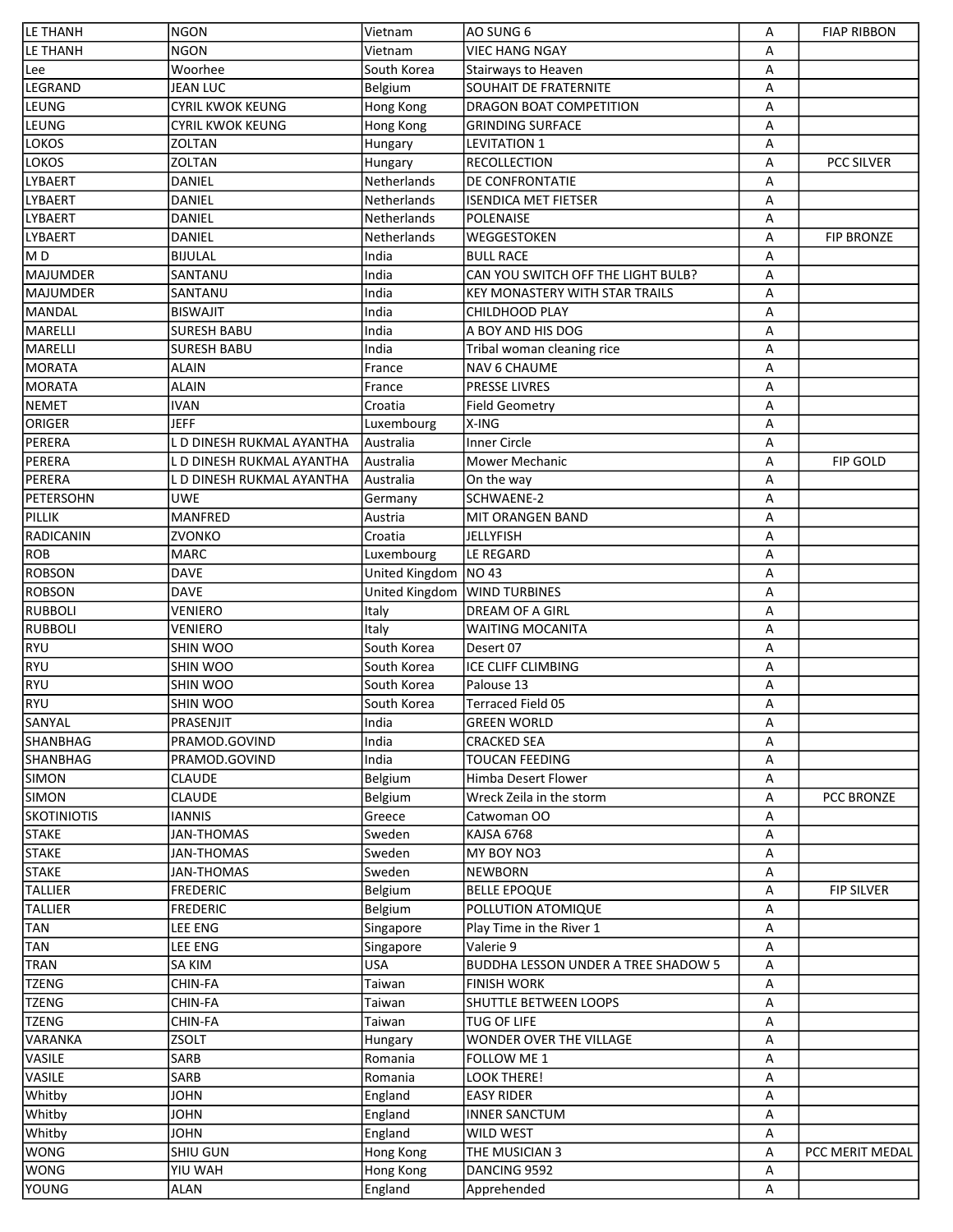| <b>YOUNG</b> | .AN<br>$\mathbf{A}$<br>· □ □ | England | Ewell L<br>Way<br>The<br><b>ILDSOP</b><br>Lead<br>And |  |
|--------------|------------------------------|---------|-------------------------------------------------------|--|

| Photo Fest International Digital Salon 2020   FIAP 2020/263 - FIP 028/2020 |                         |                |                               |   |                            |  |
|----------------------------------------------------------------------------|-------------------------|----------------|-------------------------------|---|----------------------------|--|
| <b>LAST NAME</b>                                                           | <b>FIRST NAME</b>       | <b>COUNTRY</b> | <b>WORK TITLE</b>             |   | <b>RESULT - MONOCHROME</b> |  |
| <b>AL-QAZWINI</b>                                                          | <b>BAHAADEEN</b>        | Kuwait         |                               | А |                            |  |
| <b>BASAK</b>                                                               | <b>ABHISHEK</b>         | India          | <b>GIRL WITH JESUS</b>        | Α | <b>FIP SILVER</b>          |  |
| <b>BASAK</b>                                                               | ABHISHEK                | India          | <b>GIRL WITH KADAI</b>        | А |                            |  |
| <b>BASAK</b>                                                               | ABHISHEK                | India          | PAIN                          | А |                            |  |
| <b>BASU</b>                                                                | <b>KONARK</b>           | India          | <b>CAR PATTERN BW 1</b>       | А |                            |  |
| <b>BASU</b>                                                                | <b>KONARK</b>           | India          | FUN WITH KIDS                 | А | <b>FIP GOLD</b>            |  |
| <b>BASU</b>                                                                | <b>KONARK</b>           | India          | <b>MY LITTLE BROTHER</b>      | А |                            |  |
| <b>BERNKOPF DR</b>                                                         | <b>ALOIS</b>            | Austria        | ARIANE_1                      | А |                            |  |
| <b>BERNKOPF DR</b>                                                         | <b>ALOIS</b>            | Austria        | <b>DJIMON</b>                 | А |                            |  |
| <b>BONTE</b>                                                               | DANIEL                  | Japan          | <b>MORNING WALK</b>           | А |                            |  |
| <b>BUGLI</b>                                                               | <b>PIETRO</b>           | Italy          | Shadows and lights            | А |                            |  |
| <b>BURMAN</b>                                                              | SUSHANTA                | India          | <b>BLACK PRINCESS</b>         | А |                            |  |
| <b>CAR</b>                                                                 | ZELJKO                  | Croatia        | <b>FLIGHT OF BIRDS</b>        | А |                            |  |
| <b>CHAKRABORTY</b>                                                         | ANUPAM                  | India          | HOLY WITH KRISHNA NAAM        | А |                            |  |
| CHAU                                                                       | <b>CHUN YIP</b>         | Hong Kong      | <b>BOAT AND NET</b>           | А |                            |  |
| CHAU                                                                       | <b>CHUN YIP</b>         | Hong Kong      | CHANNEL                       | А |                            |  |
| CHAU                                                                       | <b>CHUN YIP</b>         | Hong Kong      | MOUNT ZHUTAN SCENERY          | А |                            |  |
| CHAU                                                                       | <b>CHUN YIP</b>         | Hong Kong      | <b>WINDOW CLEANING</b>        | А | <b>FIP RIBBON</b>          |  |
| <b>DASGUPTA</b>                                                            | <b>DIPANKAR</b>         | India          | DREAM GIRL - II               | А |                            |  |
| <b>DASGUPTA</b>                                                            | <b>SHILPI</b>           | India          | CHILDHOOD DAYS 2              | А |                            |  |
| <b>DEY</b>                                                                 | <b>ALOKE</b>            | India          | <b>LIGHT N SHADE</b>          | А |                            |  |
| <b>DRAGLAND</b>                                                            | WALTER                  | Norway         | DIAGONAL AND UMBRELLA         | А |                            |  |
| <b>ELLISTON</b>                                                            | <b>PETER</b>            | United Kingdom | A MOMENTS PEACE               | А |                            |  |
| <b>ELLISTON</b>                                                            | <b>PETER</b>            | United Kingdom | BELLE                         | А |                            |  |
| <b>FRANCES</b>                                                             | <b>GEORGES</b>          | France         | <b>ATTENTION AU DEPART</b>    | А |                            |  |
| GENNARD                                                                    | PETER                   | United Kingdom | <b>THE SHOPKEEPER</b>         | А |                            |  |
| <b>GREGORIOU</b>                                                           | <b>RICOS ANDREAS</b>    | Cyprus         | The Sea Cemetary              | А |                            |  |
| <b>GUZEL</b>                                                               | <b>HASAN</b>            | Turkey         | <b>KURAN</b>                  | А |                            |  |
| <b>HANISCH</b>                                                             | <b>RALF</b>             | Germany        | FLIC FLAC, MENPOWER           | А |                            |  |
| <b>HANISCH</b>                                                             | <b>RALF</b>             | Germany        | FLIC FLAC, WITH A SMILE       | А |                            |  |
| <b>HAYES</b>                                                               | <b>BEVERLY</b>          | England        | YOUR BALL                     | А |                            |  |
| <b>HAYES</b>                                                               | GARRY                   | England        | <b>GRITTY WEIGHTLIFTER</b>    | А |                            |  |
| <b>HOCHHAUS</b>                                                            | ALEXANDER               | Germany        | CONTEMPLATION                 | А | <b>FIP RIBBON</b>          |  |
| <b>HOCHHAUS</b>                                                            | ALEXANDER               | Germany        | HUNTING INSTINCT              | А |                            |  |
| <b>HOCHHAUS</b>                                                            | ALEXANDER               | Germany        | <b>YEARNING</b>               | А |                            |  |
| <b>IAQUINTA</b>                                                            | <b>MARIO</b>            | Italy          | <b>NAPLES - ON THE ROAD</b>   | А |                            |  |
| <b>JAMSHIDIAN</b>                                                          | HAMID                   | Iran           | <b>CYCLIST</b>                | Α |                            |  |
| <b>JAMSHIDIAN</b>                                                          | HAMID                   | Iran           | LOST                          | Α |                            |  |
| <b>JAMSHIDIAN</b>                                                          | HAMID                   | Iran           | SHADOW OF THE DESERT          | Α |                            |  |
| KARTHIKEYAN                                                                | MAHESWARAN              | India          | <b>BATHING</b>                | Α |                            |  |
| KARTHIKEYAN                                                                | MAHESWARAN              | India          | <b>EYES</b>                   | Α |                            |  |
| KEEL                                                                       | <b>DAVID</b>            | United Kingdom | MAMI SATO JUMPS INTO THE LEAD | Α |                            |  |
| KEEL                                                                       | <b>DAVID</b>            | United Kingdom | TRIPLE JUMP INTO THE PIT      | Α | PCC MERIT MEDAL            |  |
| <b>KONDADASU</b>                                                           | SUBRAHMANYESWARA RAO    | India          |                               | А |                            |  |
| <b>KONDADASU</b>                                                           | SUBRAHMANYESWARA RAO    | India          |                               | А |                            |  |
| <b>KONDADASU</b>                                                           | SUBRAHMANYESWARA RAO    | India          |                               | А |                            |  |
| <b>KRANOS</b>                                                              | <b>PANTELIS</b>         | Cyprus         | <b>Mystic</b>                 | Α |                            |  |
| LAMBROPOULOU                                                               | <b>EVA</b>              | Greece         | THESSALONIKI 1                | Α |                            |  |
| LE                                                                         | <b>DUCTOAI</b>          | Vietnam        | <b>RUSHED</b>                 | Α |                            |  |
| LE                                                                         | <b>DUCTOAI</b>          | Vietnam        | THE OCEAN FLOWER              | Α |                            |  |
| <b>LE THANH</b>                                                            | <b>NGON</b>             | Vietnam        | DAN GIO                       | Α |                            |  |
| LE THANH                                                                   | <b>NGON</b>             | Vietnam        | <b>RA BIEN</b>                | Α |                            |  |
| LE THANH                                                                   | <b>NGON</b>             | Vietnam        | SAN PHAM COMPOSIC             | Α |                            |  |
| LEGRAND                                                                    | <b>JEAN LUC</b>         | Belgium        | ML ET LES CORDES 1            | Α |                            |  |
| LEGRAND                                                                    | <b>JEAN LUC</b>         | Belgium        | MOUVEMENT PAPILLON            | Α |                            |  |
| LEGRAND                                                                    | <b>JEAN LUC</b>         | Belgium        | PENITENCE IMPROVISEE          | Α |                            |  |
| LEUNG                                                                      | <b>CYRIL KWOK KEUNG</b> | Hong Kong      | <b>GIVE ME HUG BABY</b>       | Α |                            |  |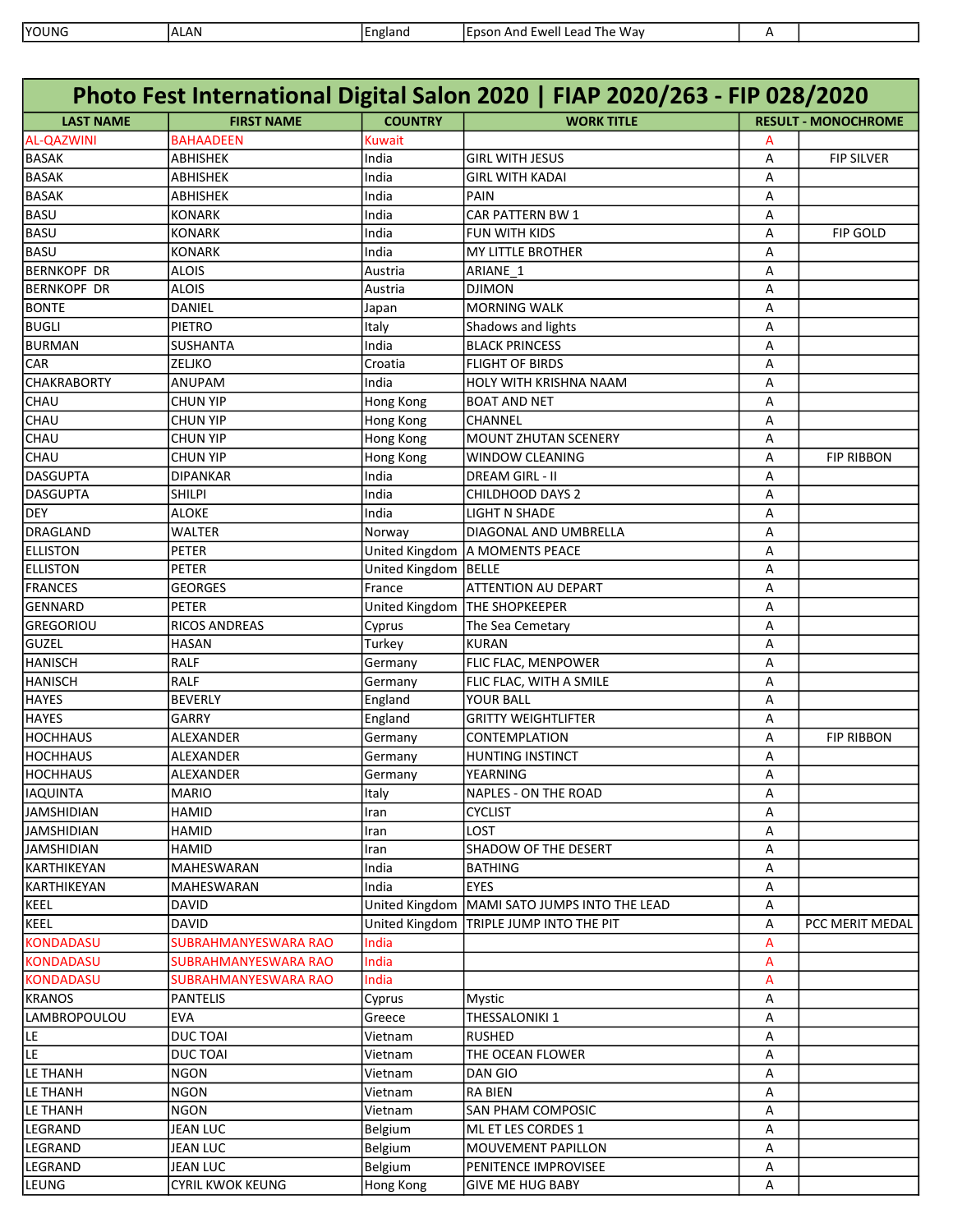| LEUNG                           | <b>CYRIL KWOK KEUNG</b>  | Hong Kong             | ROLLER SKATING COMPETITION        | А      |                    |
|---------------------------------|--------------------------|-----------------------|-----------------------------------|--------|--------------------|
| <b>LEUNG</b>                    | <b>CYRIL KWOK KEUNG</b>  | Hong Kong             | <b>WORKING AT RIVER</b>           | А      |                    |
| <b>LOKOS</b>                    | <b>ZOLTAN</b>            | Hungary               | ANDI AND VIKI 10                  | А      |                    |
| <b>LOKOS</b>                    | ZOLTAN                   | Hungary               | PREGNANT WOMAN AND CAT            | А      |                    |
| <b>LYBAERT</b>                  | DANIEL                   | Netherlands           | WINTERLANDSCHAP ORANJEDIJK IN ZWW | А      |                    |
| MANDAL                          | <b>BISWAJIT</b>          | India                 | <b>WORKING TAILOR</b>             | А      |                    |
| <b>MARELLI</b>                  | <b>SURESH BABU</b>       | India                 | Grandmas Love                     | А      |                    |
| <b>MIHAYLOV</b>                 | <b>MINKO</b>             | <b>Bulgaria</b>       |                                   | А      |                    |
| <b>MOLERO</b>                   | <b>FLORENTINO</b>        | Spain                 | <b>BYSS</b>                       | А      |                    |
| <b>MONTAZERI</b>                | <b>SEYED SHAHABEDDIN</b> | Iran                  |                                   | А      |                    |
| <b>MONTAZERI</b>                | <b>SEYED SHAHABEDDIN</b> | Iran                  |                                   | А      | <b>FIP BRONZE</b>  |
| <b>MONTAZERI</b>                | SEYED SHAHABEDDIN        | Iran                  |                                   | A      |                    |
| <b>MORATA</b>                   | ALAIN                    | France                | <b>COURBES NB</b>                 | А      | PCC MERIT MEDAL    |
| <b>MORATA</b>                   | <b>ALAIN</b>             | France                | <b>MOLINOS</b>                    | А      |                    |
| <b>MORTIMER</b>                 | <b>DAVID</b>             | England               | <b>CORFE CASTLE</b>               | А      |                    |
| ORIGER                          | <b>JEFF</b>              | Luxembourg            | A ROTTERDAM                       | А      |                    |
| <b>PETERSOHN</b>                | <b>UWE</b>               | Germany               | JANOS TRAEUMT                     | А      |                    |
| PETTAZZI                        | <b>CLAUDIO</b>           | Italy                 | DOHA MUSEUM OF ISLAMIC ART        | А      |                    |
| PIHLMAN                         | JORMA                    | Finland               | <b>EMOTION</b>                    | А      |                    |
| PILLIK                          | <b>MANFRED</b>           | Austria               | OMA UND ENKELIN                   | А      |                    |
| PILLIK                          | <b>MANFRED</b>           | Austria               | <b>SUSI 19</b>                    | А      | <b>FIAP RIBBON</b> |
| PILLIK                          | <b>MANFRED</b>           | Austria               | <b>UEBER DEM RECK</b>             | А      |                    |
| PILLIK                          | <b>MANFRED</b>           | Austria               | <b>WINTER 1</b>                   | А      |                    |
| <b>RADICANIN</b>                | <b>ZVONKO</b>            | Croatia               | CALL                              | А      |                    |
| RADICANIN                       | <b>ZVONKO</b>            | Croatia               | <b>INTROSPECTION</b>              | А      | PCC BRONZE         |
| RADICANIN                       | ZVONKO                   | Croatia               | PICTURE AT THE EXHIBITION         | А      |                    |
| <b>ROB</b>                      | <b>MARC</b>              | Luxembourg            | <b>AU MILIEU</b>                  | А      |                    |
| <b>ROB</b>                      | <b>MARC</b>              | Luxembourg            | <b>BALLERINE</b>                  | А      |                    |
| <b>RUBBOLI</b>                  | <b>VENIERO</b>           | Italy                 | <b>RAILROADER</b>                 | А      |                    |
| <b>RYU</b>                      | SHIN WOO                 | South Korea           | Challenge3                        | А      | PCC SILVER         |
| <b>RYU</b>                      | SHIN WOO                 | South Korea           | Desert 11                         | А      |                    |
| RYU                             | SHIN WOO                 | South Korea           | <b>Transmission Line</b>          | А      |                    |
| SANYAL                          | PRASENJIT                | India                 | <b>GRANDMA TELLING STORY</b>      | А      |                    |
| SARKAR                          | SOHAM                    | India                 | <b>CROSSING BARRIER</b>           | А      | PCC GOLD           |
| SARKAR                          | SOHAM                    | India                 | PERFECT STITCHING - 9582          | А      |                    |
| <b>SARKAR</b>                   | SOHAM                    | India                 | SUNFLOWER                         | А      |                    |
| <b>SENGUPTA</b>                 | SAMARJIT                 | India                 | <b>WORKING MOTHER</b>             | А      |                    |
| <b>SERANDER</b>                 | ARNAUD                   | France                | THE LAST GLANCE                   |        |                    |
| STAKE                           | JAN-THOMAS               | Sweden                | ANGRY LITTLE MAN                  | А<br>А |                    |
| <b>STAKE</b>                    | <b>JAN-THOMAS</b>        | Sweden                | <b>ANNA 6386</b>                  | А      | <b>FIAP RIBBON</b> |
| <b>STAKE</b>                    | <b>JAN-THOMAS</b>        | Sweden                | FOXY LADY 6241                    |        |                    |
|                                 |                          | Sweden                |                                   | А      |                    |
| <b>STAKE</b>                    | JAN-THOMAS               |                       | MOTHERS LOVE                      | А      |                    |
| <b>TAN</b>                      | LEE ENG                  | Singapore             | Eagle Hunter 20                   | А      |                    |
| <b>TAN</b>                      | LEE ENG<br><b>HANSA</b>  | Singapore<br>Thailand | Old teahouse water spin 1         | А      |                    |
| TANGMANPOOWADOL<br><b>TZENG</b> | CHIN-FA                  |                       | SPIRIT OF WATER II                | А      | <b>FIAP GOLD</b>   |
|                                 |                          | Taiwan                | CHENGDU OLD TEAHOUSE KUNG FU TEA  | А      |                    |
| TZENG                           | CHIN-FA                  | Taiwan                | <b>ENTERING TO THE PIT</b>        | А      |                    |
| TZENG                           | CHIN-FA                  | Taiwan                | MANGROVE CAST NET FISHING         | А      |                    |
| Whitby                          | JOHN                     | England               | <b>STRANGER</b>                   | А      |                    |
| Whitby                          | <b>JOHN</b>              | England               | <b>TIME PAST</b>                  | А      |                    |
| <b>WHITTY</b>                   | <b>CHRIS</b>             | United Kingdom        | MEL AND RECORDER MONO 22          | А      |                    |
| <b>WONG</b>                     | SHIU GUN                 | Hong Kong             | <b>JUMPING HIGH 2</b>             | А      |                    |
| <b>WONG</b>                     | SHIU GUN                 | Hong Kong             | <b>KAREN</b>                      | А      |                    |
| <b>WONG</b>                     | SHIU GUN                 | Hong Kong             | TRIANGLE AND CIRCLES              | А      |                    |
| WONG                            | <b>YIU WAH</b>           | Hong Kong             | GIRL 429BW                        | А      |                    |
| <b>YESILTAS</b>                 | <b>BEKIR</b>             | <b>Turkey</b>         |                                   | A      |                    |
| <b>YESILTAS</b>                 | <b>BEKIR</b>             | <b>Turkey</b>         |                                   | А      |                    |
| YOUNG                           | ALAN                     | England               | Dont You Dare                     | А      |                    |
| YOUNG                           | ALAN                     | England               | Final Journey                     | А      |                    |
| <b>YOUNG</b>                    | ALAN                     | England               | Maximum Effort                    | А      |                    |
| <b>YOUNG</b>                    | ALAN                     | England               | Old Soldier And His Dog           | Α      | <b>FIP RIBBON</b>  |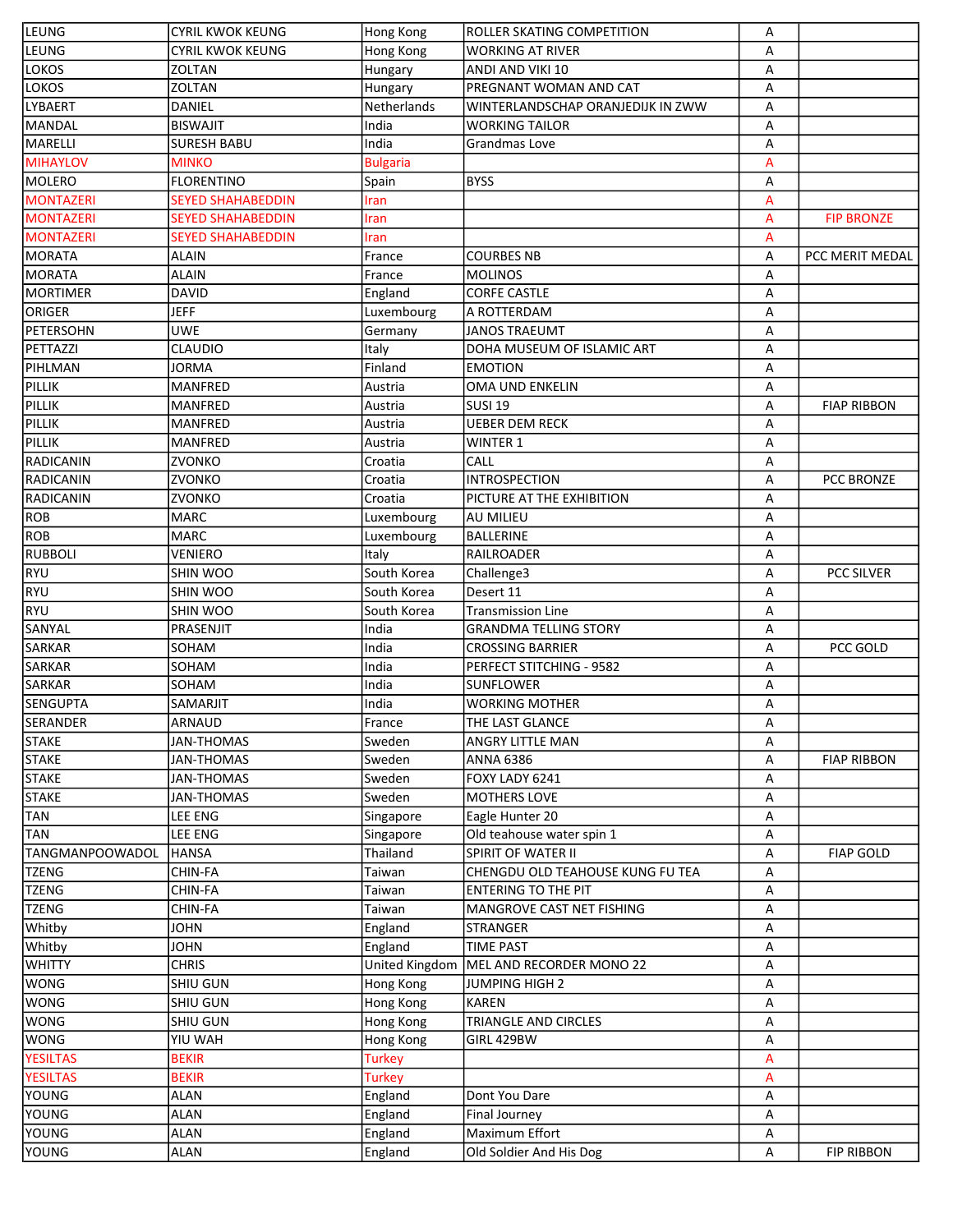|                     |                           |                | Photo Fest International Digital Salon 2020   FIAP 2020/263 - FIP 028/2020 |   |                        |
|---------------------|---------------------------|----------------|----------------------------------------------------------------------------|---|------------------------|
| <b>LAST NAME</b>    | <b>FIRST NAME</b>         | <b>COUNTRY</b> | <b>WORK TITLE</b>                                                          |   | <b>RESULT - NATURE</b> |
| ADHIKARY            | <b>NIKHIL</b>             | India          | <b>FIGHTER2</b>                                                            | Α |                        |
| AL-KHALIFA          | <b>HANAN HASSAN</b>       | <b>Bahrain</b> | <b>FIGTH</b>                                                               | Α |                        |
| <b>ANAGNOSTIDIS</b> | <b>MARC</b>               | France         | <b>ACCOUPLEMENT PRINTANIER 2</b>                                           | A |                        |
| ANAGNOSTIDIS        | <b>MARC</b>               | France         | <b>INTIMIDATION RELIGIOSA</b>                                              | A |                        |
| <b>BADE</b>         | <b>DASHAWATAR</b>         | India          | <b>SUNSET AT KONKAN SEA</b>                                                | A |                        |
| <b>BASAK</b>        | ABHISHEK                  | India          | TIME FOR LUNCH                                                             | A |                        |
| <b>BERNKOPF DR</b>  | ALOIS                     | Austria        | RHINOCEROS UNICORNIS 1                                                     | Α |                        |
| <b>BHUNIA</b>       | ABHISHEK                  | India          | <b>GREY HERON WITH SNAKE KILL</b>                                          | Α |                        |
| <b>BHUNIA</b>       | <b>ABHISHEK</b>           | India          | KINGFISHER WITH SNAKE KILL                                                 | A |                        |
| <b>BHUNIA</b>       | <b>ABHISHEK</b>           | India          | WASP WITH DRAGONFLY KILL                                                   | A |                        |
| <b>BURMAN</b>       | <b>SUSHANTA</b>           | India          | <b>MY LUNCH TIME</b>                                                       | A |                        |
| <b>BURMAN</b>       | <b>SUSHANTA</b>           | India          | My Mom                                                                     | A |                        |
| C.R.                | SATHYANARAYANA            | India          | CHEETAH CATCH                                                              | A | PCC MERIT MEDAL        |
| C.R.                | SATHYANARAYANA            | India          | <b>CHEETAH CHARGING</b>                                                    | Α |                        |
| C.R.                | SATHYANARAYANA            | India          | KINGFISHER WITH SKINK                                                      | Α |                        |
| <b>CATANIA</b>      | <b>GOTTFRIED</b>          | Malta          | <b>CHAMELEON AND SNAIL</b>                                                 | A |                        |
| <b>CATANIA</b>      | <b>GOTTFRIED</b>          | Malta          | <b>MEERKATS ON THE ALERT</b>                                               | A |                        |
| <b>ICHAKRABORTY</b> | ANUPAM                    | India          | <b>COMBAT WRESTLING</b>                                                    | A |                        |
| ICHAKRABORTY        | ANUPAM                    | India          | <b>INTIMACY</b>                                                            | A |                        |
| CHAKRABORTY         | ANUPAM                    | India          | INTIMATE MOMENT IN WILDERNESS                                              | Α |                        |
| <b>CHAKRABORTY</b>  | ANUPAM                    | India          | THE FIGHT                                                                  | Α |                        |
| CHAKRAVARTY         | <b>ASHIM</b>              | India          | <b>GREY HERON WITH SNAKE</b>                                               | Α | <b>FIAP RIBBON</b>     |
| <b>CHAKRAVARTY</b>  | <b>ASHIM</b>              | India          | ROYAL BENGAL SWIMING                                                       | Α |                        |
| CHAKRAVARTY         | <b>ASHIM</b>              | India          | ROYAL CROSING CANNEL                                                       | A |                        |
| ICHAUHAN            | <b>VINOD</b>              | India          | BY THE NECK                                                                | A |                        |
| <b>CHAUHAN</b>      | VINOD                     | India          | <b>FLIGHT 2</b>                                                            | A |                        |
| <b>CHAUHAN</b>      | VINOD                     | India          | <b>RAIN SPLASH</b>                                                         | А |                        |
| CHAUHAN             | VINOD                     | India          | <b>TRIPPLE THIRST QUEST</b>                                                | Α |                        |
| <b>COUNE</b>        | <b>CLAUDE</b>             | Belgium        | Quatuor zebre                                                              | Α |                        |
| DASGUPTA            | <b>SHILPI</b>             | India          | <b>NATURE LOVERS</b>                                                       | A |                        |
| <b>DE BONDT</b>     | <b>WILKIE</b>             | Belgium        | <b>HAVIKS DINNER</b>                                                       | A |                        |
| <b>DE BONDT</b>     | <b>WILKIE</b>             | Belgium        | <b>LIEFKOZEN</b>                                                           | A |                        |
| <b>DE BONDT</b>     | <b>WILKIE</b>             | Belgium        | <b>ONVOLWASSE JVG</b>                                                      | A |                        |
| FRY                 | <b>MARTIN</b>             |                | United Kingdom SQUIRREL STASH                                              | А |                        |
| FRY                 | <b>MARTIN</b>             |                | United Kingdom   THE ATTRACTION OF SCABIOUS                                | Α |                        |
| <b>GAIKWAD</b>      | <b>SUDHIR</b>             | India          | <b>BABY FEEDING</b>                                                        | A |                        |
| GAIKWAD             | <b>SUDHIR</b>             | India          | MAINTAINING A STRONG HOLD                                                  | А | PCC GOLD               |
| <b>GAIKWAD</b>      | <b>SUDHIR</b>             | India          | MOMENT AFTER SUCCESSFUL HUNT                                               | А |                        |
| GLEDHILL            | <b>CHRISTOPHER</b>        | United Kingdom | <b>ITS MY FISH</b>                                                         | А |                        |
| <b>GLEDHILL</b>     | <b>CHRISTOPHER</b>        | United Kingdom | SEA EAGLE IN FLIGHT                                                        | А |                        |
| <b>GLEDHILL</b>     | <b>CHRISTOPHER</b>        | United Kingdom | <b>SWOOPING IN</b>                                                         | А |                        |
| <b>GUJJARAPPA</b>   | PRABHAKAR                 | India          |                                                                            | A |                        |
| <b>GUJJARAPPA</b>   | <b>PRABHAKAR</b>          | India          |                                                                            | A |                        |
| HANISCH             | RALF                      | Germany        | KANGAROOS, FIGHT                                                           | А |                        |
| <b>HAYES</b>        | <b>BEVERLY</b>            | England        | <b>GOLDEN PRAYING MANTIS</b>                                               | А |                        |
| <b>HAYES</b>        | GARRY                     | England        | YEMEN CHAMELEON                                                            | А |                        |
| <b>HSIEH</b>        | LIU-HSUEH                 | Taiwan         | <b>GREATER PAINTED-SNIPE BROODE</b>                                        | А |                        |
| <b>HSIEH</b>        | LIU-HSUEH                 | Taiwan         | JAVA SPARROW                                                               | А | <b>FIP RIBBON</b>      |
| <b>JAFAROV</b>      | ILGAR                     | Azerbaijan     | Devourer                                                                   | А |                        |
| <b>JAIN</b>         | <b>HEMACHANDRA</b>        | India          |                                                                            | A |                        |
| <b>JAIN</b>         | HEMACHANDRA               | India          |                                                                            | A |                        |
| <b>JAIN</b>         |                           | India          |                                                                            |   |                        |
| JENZER              | HEMACHANDRA<br><b>URS</b> |                | <b>ALASKA WALROSSE 2</b>                                                   | A |                        |
|                     |                           | Switzerland    |                                                                            | А |                        |
| JENZER              | URS                       | Switzerland    | <b>ANTARKTIS 2 KOENOGSPINGUINE</b>                                         | А |                        |
| JENZER              | URS                       | Switzerland    | <b>BASSTOELPEL 18</b>                                                      | А |                        |
| KARTHIKEYAN         | MAHESWARAN                | India          | <b>COUPLE</b>                                                              | А |                        |
| KARTHIKEYAN         | MAHESWARAN                | India          | MID AIR                                                                    | А |                        |
| KEPKEP              | KUMRAL                    | Turkey         | THE PELICAN                                                                | А |                        |
| <b>KEPKEP</b>       | KUMRAL                    | Turkey         | WHITE UMBRELLA                                                             | Α |                        |
| <b>KONDADASU</b>    | SUBRAHMANYESWARA RAO      | India          |                                                                            | A |                        |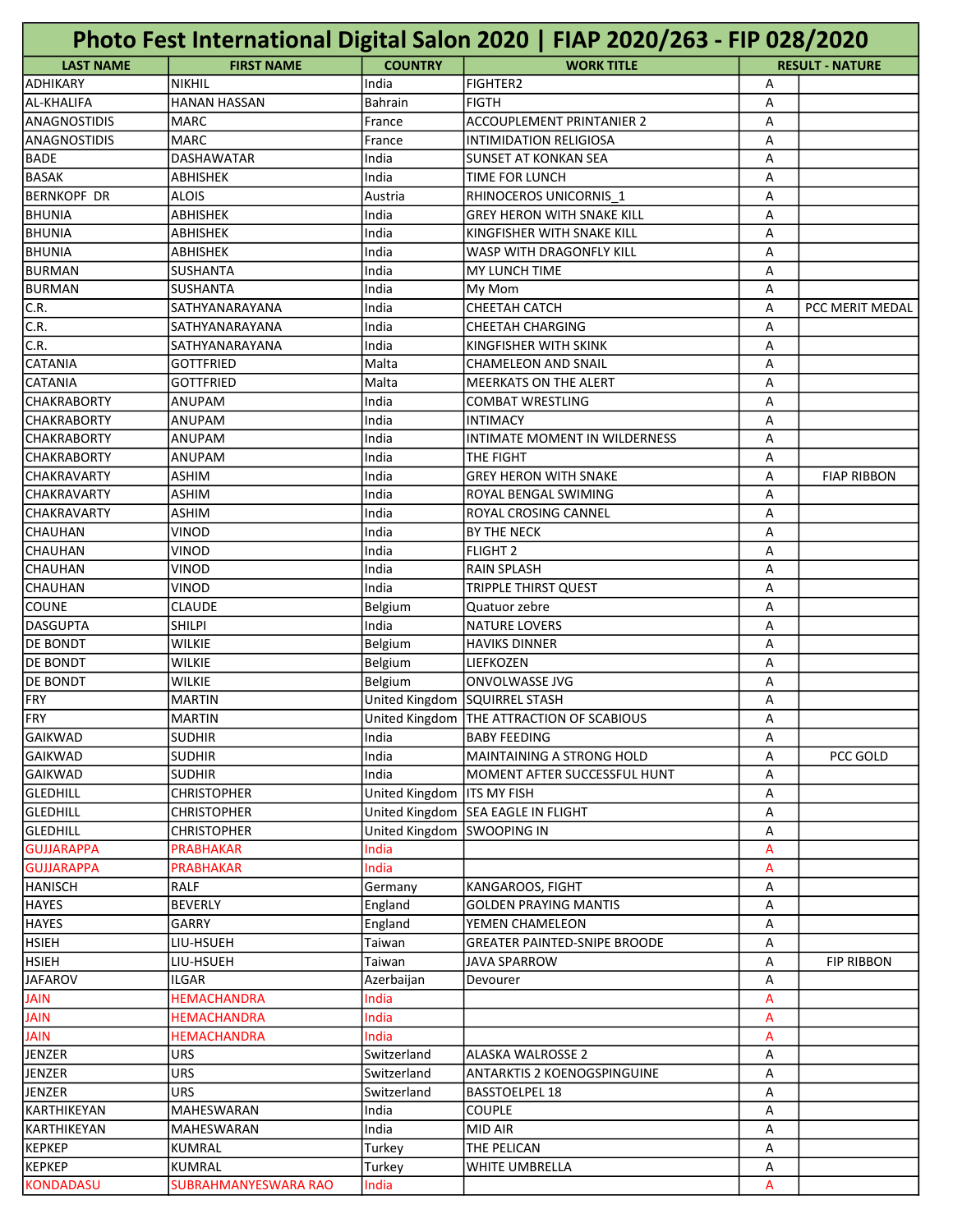| <b>KONDADASU</b>  | <b>SUBRAHMANYESWARA RAO</b> | India          |                                       | A |                    |
|-------------------|-----------------------------|----------------|---------------------------------------|---|--------------------|
| <b>KONDADASU</b>  | SUBRAHMANYESWARA RAO        | India          |                                       | А |                    |
| KRANOS            | <b>PANTELIS</b>             | Cyprus         | Coming up                             | Α |                    |
| <b>KUNDESHWAR</b> | <b>SANTHOSH</b>             | India          |                                       | A |                    |
| <b>KUNDESHWAR</b> | <b>SANTHOSH</b>             | India          |                                       | А |                    |
| LEGRAND           | <b>JEAN LUC</b>             | Belgium        | <b>GUEPARDS 4</b>                     | А |                    |
| LEGRAND           | <b>JEAN LUC</b>             | Belgium        | PANDA ROUX                            | А |                    |
| LEUNG             | <b>CYRIL KWOK KEUNG</b>     | Hong Kong      | <b>HEAVY STRIKE</b>                   | А |                    |
| LEUNG             | <b>CYRIL KWOK KEUNG</b>     | Hong Kong      | KINGFISHER CATCHING FISH              | Α |                    |
| LEUNG             | <b>CYRIL KWOK KEUNG</b>     | Hong Kong      | <b>SNATCHING FOOD</b>                 | Α | <b>FIP BRONZE</b>  |
| LYBAERT           | DANIEL                      | Netherlands    | WEGWEZEN                              | Α |                    |
| MD                | <b>BIJULAL</b>              | India          | <b>EACAPE</b>                         | Α | <b>PCC BRONZE</b>  |
| MAILAR            | VIJAY                       | India          | <b>NESTING TIME</b>                   | А |                    |
| MAJUMDER          | SANTANU                     | India          | DECAPITATION                          | А |                    |
| MANDAL            | <b>BISWAJIT</b>             | India          | <b>GRAND LUNCH</b>                    | А |                    |
| MANDAL            | <b>BISWAJIT</b>             | India          | ITS MY LUNCH TIME                     | Α |                    |
| PALETTI           | SILVESTRO                   | Italy          | <b>DISCUSSIONE 16</b>                 | Α |                    |
| PALETTI           | <b>SILVESTRO</b>            | Italy          | IN TWO FOR ONE 5                      | Α | <b>FIP RIBBON</b>  |
| PALETTI           | <b>SILVESTRO</b>            | Italy          | THE FAMILY 12                         | А |                    |
| <b>PANIGRAHI</b>  | SHISHIR KUMAR               | India          | HUNTING AND MATING                    | Α |                    |
| PILLIK            | MANFRED                     | Austria        | AMURLEOPARD                           | А | <b>PCC SILVER</b>  |
| PILLIK            | MANFRED                     | Austria        | <b>GRUENER RUESSELKAEFER</b>          | А |                    |
| RADICANIN         | ZVONKO                      | Croatia        | <b>GROWING UP</b>                     | Α |                    |
| RAILLEY           | <b>TERRY</b>                | Scotland       | <b>STARLING</b>                       | Α |                    |
| RAILLEY           | <b>TERRY</b>                | Scotland       | <b>WELL CAUGHT</b>                    | Α |                    |
| ROB               | <b>MARC</b>                 | Luxembourg     | THE BIG HUNGER                        | А | PCC MERIT MEDAL    |
| <b>ROBSON</b>     | <b>DAVE</b>                 | United Kingdom | <b>CATCHING THE FISH</b>              | А | FIP GOLD           |
| <b>ROBSON</b>     | <b>DAVE</b>                 | United Kingdom | SQUIRELL ON LOG                       | А |                    |
| RYU               | SHIN WOO                    | South Korea    | Tension2                              | Α |                    |
| SARKAR            | SOHAM                       | India          | <b>BRAHMINY KITE WITH SNAKE - 215</b> | Α |                    |
| SARKAR            | SOHAM                       | India          | <b>IBIS WITH SNAKE - 9935</b>         | Α |                    |
| <b>SAXENA</b>     | <b>SUDHIR</b>               | India          | <b>BULBUL WITH BERRY</b>              | Α |                    |
| <b>SEN</b>        | <b>MRINAL</b>               | India          | <b>AERIAL COMBAT</b>                  | А | <b>FIAP RIBBON</b> |
| <b>SEN</b>        | <b>MRINAL</b>               | India          | <b>CORMORANT WITH CATCH 2</b>         | А |                    |
| <b>SEN</b>        | <b>MRINAL</b>               | India          | <b>TASTY BITES</b>                    | А |                    |
| SHANBHAG          | PRAMOD.GOVIND               | India          | <b>BROTHERLY LOVE</b>                 | Α |                    |
| SHANBHAG          | PRAMOD.GOVIND               | India          | <b>HUNGRY BEAR</b>                    | Α | <b>FIP SILVER</b>  |
| <b>SIMON</b>      | CLAUDE                      | Belgium        | Acanthoplus longipes                  | A |                    |
| SIMON             | <b>CLAUDE</b>               | Belgium        | Lioness searching for prey            | Α |                    |
| <b>SINHA</b>      | <b>BARUN</b>                | India          | <b>CURIOSITY</b>                      | Α |                    |
| <b>SINHA</b>      | <b>BARUN</b>                | India          | PRIDE IN RAIN                         | Α | <b>FIAP GOLD</b>   |
| <b>SINHA</b>      | <b>BARUN</b>                | India          | <b>TERRITORIAL DISPUTE</b>            | Α |                    |
| <b>STEWARD</b>    | <b>DUNCAN</b>               | United Kingdom | <b>Red Squirrel</b>                   | Α |                    |
| <b>STEWARD</b>    | <b>DUNCAN</b>               | United Kingdom | Three cubs and Mother                 | Α |                    |
| <b>TAN</b>        | LEE ENG                     | Singapore      | Taiwan Osprey 2                       | Α |                    |
| <b>TAN</b>        | LEE ENG                     | Singapore      | Tiger                                 | Α |                    |
| TANGMANPOOWADOL   | <b>HANSA</b>                | Thailand       | <b>FIGHT FOR LIFE</b>                 | Α |                    |
| TANGMANPOOWADOL   | <b>HANSA</b>                | Thailand       | <b>SNOW MONKEYS</b>                   | Α |                    |
| VAN ECHELPOEL     | <b>RENE</b>                 | Belgium        | <b>BUSSARD MIT BEUTE</b>              | Α |                    |
| VAN ECHELPOEL     | <b>RENE</b>                 | Belgium        | <b>COMMON KESTREL</b>                 | Α |                    |
| VAN ECHELPOEL     | <b>RENE</b>                 | Belgium        | <b>GAAI MET NOOT</b>                  | Α |                    |
| VARANKA           | ZSOLT                       | Hungary        | COLLARED                              | Α |                    |
| VARANKA           | ZSOLT                       | Hungary        | <b>SUCCESS III</b>                    | Α |                    |
| Whitby            | <b>JOHN</b>                 | England        | <b>MATING LIONS</b>                   | Α | <b>FIP RIBBON</b>  |
| YOUNG             | <b>ALAN</b>                 | England        | Green Veined White 2                  | Α |                    |

| Photo Fest International Digital Salon 2020   FIAP 2020/263 - FIP 028/2020 |                   |                |                               |                        |  |  |  |  |
|----------------------------------------------------------------------------|-------------------|----------------|-------------------------------|------------------------|--|--|--|--|
| <b>LAST NAME</b>                                                           | <b>FIRST NAME</b> | <b>COUNTRY</b> | <b>WORK TITLE</b>             | <b>RESULT - TRAVEL</b> |  |  |  |  |
| IADHIKARY                                                                  | INIKHIL           | lIndia         | IPANGON2                      |                        |  |  |  |  |
| IADHIKARY                                                                  | INIKHIL           | lIndia         | <b>IZEROPOINT</b>             |                        |  |  |  |  |
| IBADE                                                                      | IDASHAWATAR       | lIndia         | <b>GAMES IN WARI FESTIVAL</b> |                        |  |  |  |  |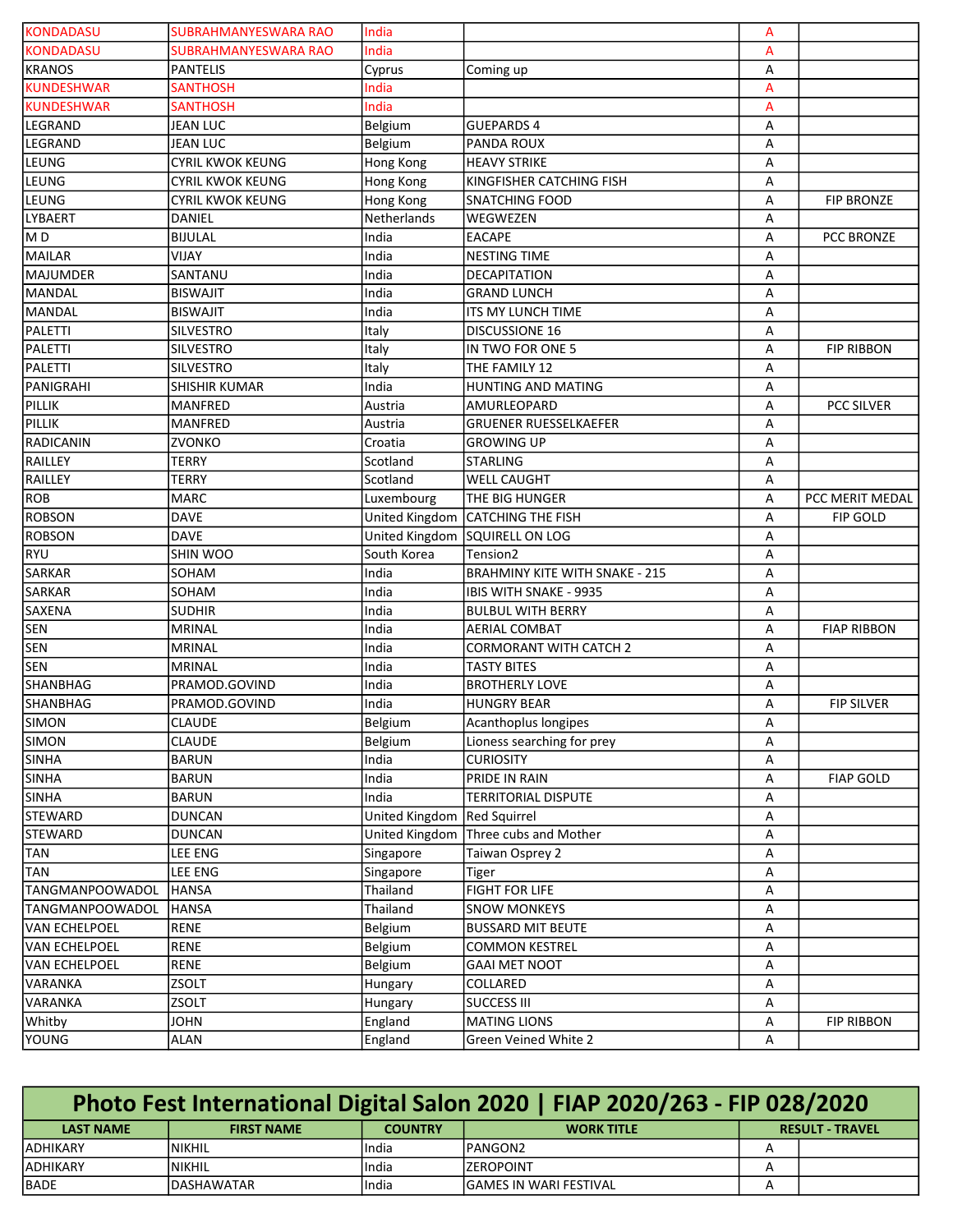| <b>BADE</b>        | <b>DASHAWATAR</b>       | India          | JUMP OF DEVOTEE IN RED FESTIVAL  | А |                    |
|--------------------|-------------------------|----------------|----------------------------------|---|--------------------|
| <b>BADE</b>        | <b>DASHAWATAR</b>       | India          | RUSH OF DEVOTEES IN RED FESTIVAL | A |                    |
| BANDYOPADHYAY      | <b>RAKTIM</b>           | India          | <b>SOLITUDE</b>                  | A |                    |
| BANDYOPADHYAY      | SANDIPAN                | India          | TOWARDS THE HERITAGE ARCHES      | А |                    |
| <b>BASAK</b>       | ABHISHEK                | India          | <b>FOUR WOMEN IN WORK</b>        | А |                    |
| <b>BASAK</b>       | ABHISHEK                | India          | <b>WAITING IN SNOWFALL</b>       | А |                    |
| <b>BASU</b>        | <b>KONARK</b>           | India          | <b>BENARAS GHAT STORIES</b>      | А |                    |
| <b>BASU</b>        | <b>KONARK</b>           | India          | DANCE OF TSECHU 1                | А | <b>FIAP GOLD</b>   |
| <b>BASU</b>        | <b>KONARK</b>           | India          | DANCE OF TSECHU 5                | A |                    |
| <b>BERNKOPF DR</b> | <b>ALOIS</b>            | Austria        | <b>REITERNOMADE</b>              | А |                    |
| BURMAN             | <b>SUSHANTA</b>         | India          | <b>MONASTERY ON CLIFF</b>        | А |                    |
| <b>CAR</b>         | ZELJKO                  | Croatia        | IN THE LAND OF WATERFALLS        | А |                    |
| CAR                | ZELJKO                  | Croatia        | <b>KAPADOKYA</b>                 | А |                    |
| <b>CATANIA</b>     | <b>GOTTFRIED</b>        | Malta          | CITY OF ARTS AND SCIENCES 17     | А |                    |
| <b>CATANIA</b>     | <b>GOTTFRIED</b>        | Malta          | CITY OF ARTS AND SCIENCES 4      | А |                    |
| <b>CHAKRABORTY</b> | ANUPAM                  | India          | AAO KHELE HOLI                   | А |                    |
| <b>CHAKRABORTY</b> | ANUPAM                  | India          | JUMPING RHINO AT KAZIRANGA       | А |                    |
| <b>CHAKRAVARTY</b> | <b>ASHIM</b>            | India          | POWER OF WATER                   | A |                    |
| <b>CHAKRAVARTY</b> | <b>ASHIM</b>            | India          | <b>RAINBOW ON FALLS</b>          | A |                    |
| CHAUHAN            | VINOD                   | India          | <b>GURDWARA BUDHA BABA</b>       | А |                    |
| <b>COUNE</b>       | <b>CLAUDE</b>           | Belgium        | Labrang                          | А |                    |
| <b>DASGUPTA</b>    | <b>SHILPI</b>           | India          | <b>WALKING ALONE</b>             | А |                    |
| <b>DE BONDT</b>    | <b>WILKIE</b>           | Belgium        | CITTA ABBONDONADA 2              | А |                    |
|                    | <b>WILKIE</b>           |                |                                  |   |                    |
| DE BONDT           |                         | Belgium        | <b>MODERNE CITY</b>              | А |                    |
| <b>DEY</b>         | <b>ALOKE</b>            | India          | LOVE WITH BIRD                   | А |                    |
| <b>DRAGLAND</b>    | <b>WALTER</b>           | Norway         | <b>HUS MED STOR TOMT</b>         | A | PCC MERIT MEDAL    |
| <b>FRANCES</b>     | <b>GEORGES</b>          | France         | <b>MISTERIS DE LA VIERGE</b>     | A |                    |
| FRY                | <b>MARTIN</b>           | United Kingdom | <b>ATLANTIC STORM</b>            | А |                    |
| FRY                | <b>MARTIN</b>           | United Kingdom | <b>PAST TIMES</b>                | А |                    |
| GLEDHILL           | <b>CHRISTOPHER</b>      | United Kingdom | <b>SAFE HAVEN</b>                | А |                    |
| GLEDHILL           | <b>CHRISTOPHER</b>      | United Kingdom | <b>WHITE CLIFFS</b>              | А |                    |
| GREGORIOU          | <b>RICOS ANDREAS</b>    | Cyprus         | Stars on the rocks               | А |                    |
| <b>HANISCH</b>     | RALF                    | Germany        | NAUDERS, EVENING LIGHTS          | А |                    |
| <b>HANISCH</b>     | <b>RALF</b>             | Germany        | VALENTIN, TURMSPITZE             | А |                    |
| <b>HAYES</b>       | <b>GARRY</b>            | England        | <b>SUNSET AT CROMER PIER</b>     | A |                    |
| <b>HSIEH</b>       | LIU-HSUEH               | Taiwan         | MILKYWAY AND GLASSLIGHT          | A |                    |
| <b>JAFAROV</b>     | <b>ILGAR</b>            | Azerbaijan     | Honeymoon trip                   | А |                    |
| <b>JAIN</b>        | <b>HEMACHANDRA</b>      | India          |                                  | A |                    |
| <b>JAMBORI</b>     | TAMAS                   | Hungary        | <b>WINTER CITY</b>               | A |                    |
| IJAMSHIDIAN        | <b>HAMID</b>            | Iran           | SAR AGHA SEYED                   | А |                    |
| JAMSHIDIAN         | <b>HAMID</b>            | Iran           | SI O SE POL                      | А |                    |
| <b>JAMSHIDIAN</b>  | <b>HAMID</b>            | Iran           | VILLAGE                          | А |                    |
| JENZER             | <b>URS</b>              | Switzerland    | <b>ARKTIS EISBERG 2</b>          | А |                    |
| JENZER             | <b>URS</b>              | Switzerland    | <b>VENEDIG REGATTA 5</b>         | А |                    |
| KARTHIKEYAN        | MAHESWARAN              | India          | <b>MIDDLE OF NOWHERE</b>         | А |                    |
| KAZEPIDIS          | VASILIS                 | Greece         | <b>MR KOSTAS GR</b>              | А | PCC MERIT MEDAL    |
| KAZEPIDIS          | VASILIS                 | Greece         | ROCKS OF METEORA 02              | А |                    |
| KEPKEP             | <b>KUMRAL</b>           | Turkey         | <b>BLUE WALLS OF MEDINA</b>      | А |                    |
| KISS               | ANDREA                  | Hungary        | CHILDREN S RAILWAY               | А | <b>FIP SILVER</b>  |
| KISS               | ANDREA                  | Hungary        | CHRISTMAS TRAM                   | А |                    |
| <b>KISS</b>        | ANDREA                  | Hungary        | <b>NOSTALGIC TRAIN</b>           | А |                    |
| <b>KONDADASU</b>   | SUBRAHMANYESWARA RAO    | India          |                                  | А |                    |
| KRANOS             | <b>PANTELIS</b>         | Cyprus         | Moments of flying                | А | <b>PCC BRONZE</b>  |
| LAMBROPOULOU       | <b>EVA</b>              | Greece         | <b>OIA</b>                       | А |                    |
| LE                 | <b>DUCTOAI</b>          | Vietnam        | MY HOMETOWN IS LIFE              | А | <b>FIP RIBBON</b>  |
| LEUNG              | <b>CYRIL KWOK KEUNG</b> | Hong Kong      | <b>SNOWY DAY</b>                 | А |                    |
| LEUNG              | CYRIL KWOK KEUNG        | Hong Kong      | <b>TRAIN FESTIVAL</b>            | А |                    |
| LEUNG              | CYRIL KWOK KEUNG        | Hong Kong      | TWO HOUSE AT SLOPE               | А | <b>FIAP RIBBON</b> |
| LYBAERT            | DANIEL                  | Netherlands    | <b>HET GRTE GAT</b>              | А |                    |
| MD                 | <b>BIJULAL</b>          | India          | THRISSUR POORAM                  | А |                    |
| M <sub>D</sub>     | <b>BIJULAL</b>          | India          | VALLAM KALI                      | A |                    |
| MAJUMDER           | SANTANU                 | India          | <b>CAMEL RIDE</b>                | А |                    |
| MAJUMDER           | SANTANU                 | India          | MOUNTAIN OF GOLD                 | А | <b>FIP RIBBON</b>  |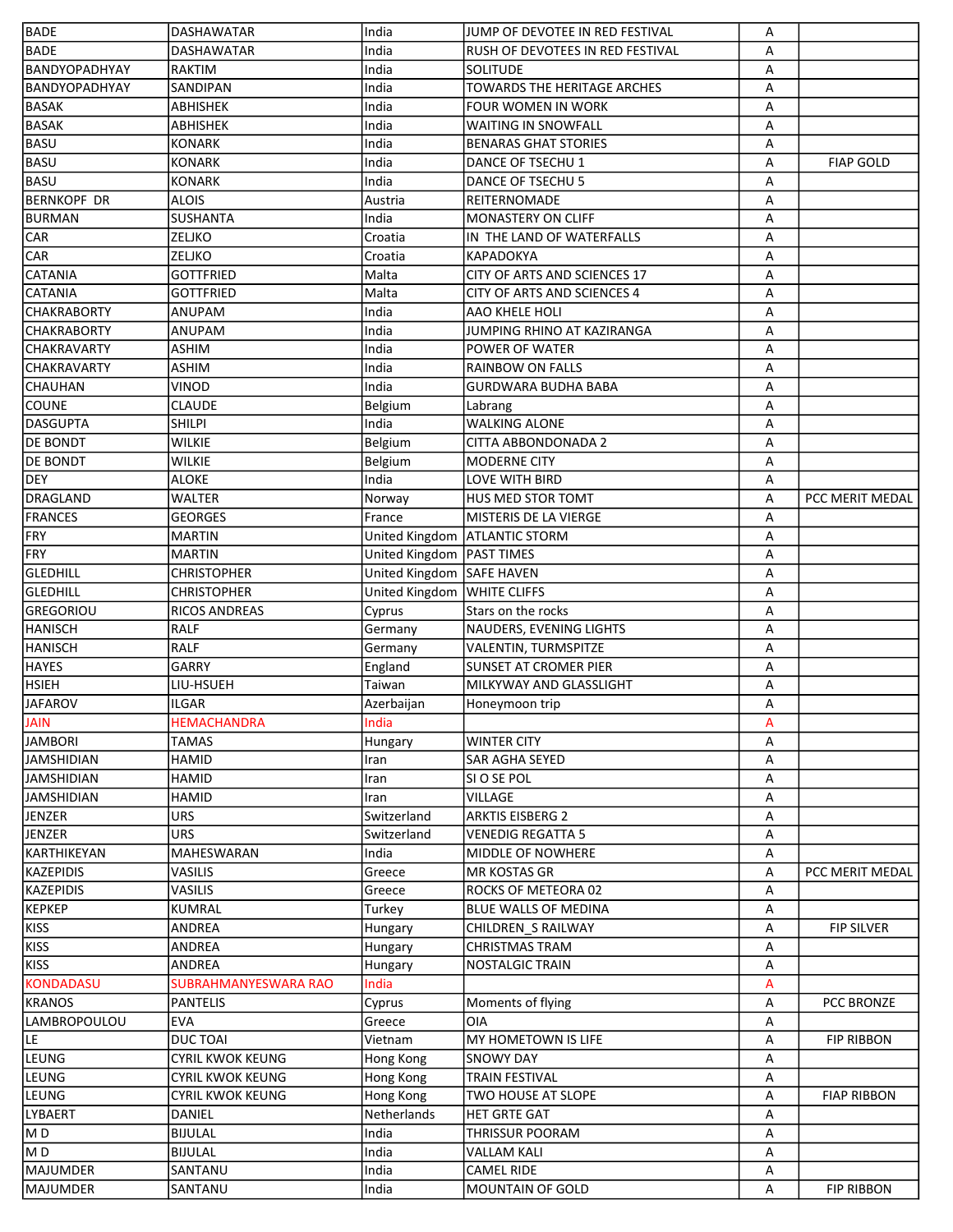| <b>BISWAJIT</b><br>India<br><b>KECAK DANCE</b><br>А<br><b>BISWAJIT</b><br>India<br>WAY TO LAKE<br>А<br><b>SEYED SHAHABEDDIN</b><br>A<br>Iran<br>A<br><b>SEYED SHAHABEDDIN</b><br>Iran<br><b>IVAN</b><br>Croatia<br>А<br>Dawn on riwer<br><b>UWE</b><br>ALBERBELLO<br>А<br>Germany<br><b>UWE</b><br><b>SZECHENYI TER</b><br>Germany<br>А<br>MANFRED<br>Austria<br>TRAUNKIRCHEN<br>А<br>ZVONKO<br>Croatia<br><b>BLED</b><br>А<br>ZVONKO<br>Croatia<br><b>LONELINESS</b><br>А<br>ZVONKO<br>Croatia<br>RAINY DAY IN ASSISI<br>А<br><b>TERRY</b><br>Scotland<br><b>STORM APPROACHING</b><br>А<br><b>MARC</b><br>Luxembourg<br><b>ELEVADORES 2</b><br>А<br><b>DAVE</b><br>United Kingdom<br><b>VENICE BOATS</b><br>А<br>VENIERO<br><b>MERRY CEMETERY 7</b><br>Italy<br>А<br>South Korea<br>SHIN WOO<br><b>Terraced Field 02</b><br>А<br>PRASENJIT<br>India<br>BENARAS AARTI FLOWER<br>А<br>SOHAM<br>India<br>А<br><b>CITY OF KOLKATA</b><br>SOHAM<br>India<br>WRESTLING - 59<br>А<br><b>NELU</b><br>Romania<br><b>OLD SONG</b><br>А<br><b>ASIM</b><br><b>PARKING BAY</b><br>India<br>А<br>PRAMOD.GOVIND<br>India<br><b>BRAVING THE OCEAN</b><br>PCC GOLD<br>А<br>India<br><b>RED BOATS</b><br>PRAMOD.GOVIND<br>А<br>India<br>MACHU PICHHU IN MIST<br>А<br><b>FIP BRONZE</b><br><b>BARUN</b><br><b>BARUN</b><br>India<br>SPEEDING<br>А<br><b>IANNIS</b><br>Philolaos in Volos<br>А<br>Greece<br><b>DUNCAN</b><br>United Kingdom<br>Ruthven Scotland<br>А<br><b>DUNCAN</b><br>United Kingdom<br>Venice Basilica<br>А<br>LEE ENG<br>Hard to Pull the Cows<br>Singapore<br>А<br>LEE ENG<br>Singapore<br>Lofoten Winter 2<br>А<br><b>FIP RIBBON</b><br>LEE ENG<br>Singapore<br>Woven Bamboo Basket 1<br>А<br>Poland<br>ZYGMUNT<br>In the winter land<br>А<br>Poland<br>ZYGMUNT<br>Ski lift 2<br>А<br>Poland<br>ZYGMUNT<br>Ski lift 2<br>А<br>FIP GOLD<br>Poland<br>Under the summit<br>ZYGMUNT<br>Α<br>CHIN-FA<br>Taiwan<br>ICE LAKE CAMPING<br>Α<br><b>FIAP RIBBON</b><br><b>TZENG</b><br>CHIN-FA<br>Taiwan<br>LOVE HAIRPIN BEND<br>A<br><b>TZENG</b><br>CHIN-FA<br>TREE OF LIFE<br>А<br>Taiwan<br><b>ZSOLT</b><br><b>DURDEVICA TARA</b><br>А<br>Hungary<br><b>ZSOLT</b><br><b>MIRRORING</b><br>А<br>Hungary<br><b>PCC SILVER</b><br>SARB<br>Romania<br>CHILDHOOD 3<br>А<br>SARB<br>REST <sub>3</sub><br>Romania<br>А<br>VASILE<br>SARB<br>Romania<br>SURVEILLANCE<br>А<br>VASILE<br>SARB<br>Romania<br>THE SONG OF JOY<br>А<br><b>WONG</b><br>YIU WAH<br>Hong Kong<br>GREECE 316<br>А<br><b>WONG</b><br>YIU WAH<br>Hong Kong<br>GREECE 339<br>А<br>TSING MA BRIDGE 427 | MANDAL             | <b>BISWAJIT</b> | India     | AMAZING | А |  |
|---------------------------------------------------------------------------------------------------------------------------------------------------------------------------------------------------------------------------------------------------------------------------------------------------------------------------------------------------------------------------------------------------------------------------------------------------------------------------------------------------------------------------------------------------------------------------------------------------------------------------------------------------------------------------------------------------------------------------------------------------------------------------------------------------------------------------------------------------------------------------------------------------------------------------------------------------------------------------------------------------------------------------------------------------------------------------------------------------------------------------------------------------------------------------------------------------------------------------------------------------------------------------------------------------------------------------------------------------------------------------------------------------------------------------------------------------------------------------------------------------------------------------------------------------------------------------------------------------------------------------------------------------------------------------------------------------------------------------------------------------------------------------------------------------------------------------------------------------------------------------------------------------------------------------------------------------------------------------------------------------------------------------------------------------------------------------------------------------------------------------------------------------------------------------------------------------------------------------------------------------------------------------------------------------------------------------------------------------------------------------------------------------------------------------------------------------------------------------------------------------------------------------------------------------------------|--------------------|-----------------|-----------|---------|---|--|
|                                                                                                                                                                                                                                                                                                                                                                                                                                                                                                                                                                                                                                                                                                                                                                                                                                                                                                                                                                                                                                                                                                                                                                                                                                                                                                                                                                                                                                                                                                                                                                                                                                                                                                                                                                                                                                                                                                                                                                                                                                                                                                                                                                                                                                                                                                                                                                                                                                                                                                                                                               | MANDAL             |                 |           |         |   |  |
|                                                                                                                                                                                                                                                                                                                                                                                                                                                                                                                                                                                                                                                                                                                                                                                                                                                                                                                                                                                                                                                                                                                                                                                                                                                                                                                                                                                                                                                                                                                                                                                                                                                                                                                                                                                                                                                                                                                                                                                                                                                                                                                                                                                                                                                                                                                                                                                                                                                                                                                                                               | MANDAL             |                 |           |         |   |  |
|                                                                                                                                                                                                                                                                                                                                                                                                                                                                                                                                                                                                                                                                                                                                                                                                                                                                                                                                                                                                                                                                                                                                                                                                                                                                                                                                                                                                                                                                                                                                                                                                                                                                                                                                                                                                                                                                                                                                                                                                                                                                                                                                                                                                                                                                                                                                                                                                                                                                                                                                                               | <b>MONTAZERI</b>   |                 |           |         |   |  |
|                                                                                                                                                                                                                                                                                                                                                                                                                                                                                                                                                                                                                                                                                                                                                                                                                                                                                                                                                                                                                                                                                                                                                                                                                                                                                                                                                                                                                                                                                                                                                                                                                                                                                                                                                                                                                                                                                                                                                                                                                                                                                                                                                                                                                                                                                                                                                                                                                                                                                                                                                               | <b>MONTAZERI</b>   |                 |           |         |   |  |
|                                                                                                                                                                                                                                                                                                                                                                                                                                                                                                                                                                                                                                                                                                                                                                                                                                                                                                                                                                                                                                                                                                                                                                                                                                                                                                                                                                                                                                                                                                                                                                                                                                                                                                                                                                                                                                                                                                                                                                                                                                                                                                                                                                                                                                                                                                                                                                                                                                                                                                                                                               | NEMET              |                 |           |         |   |  |
|                                                                                                                                                                                                                                                                                                                                                                                                                                                                                                                                                                                                                                                                                                                                                                                                                                                                                                                                                                                                                                                                                                                                                                                                                                                                                                                                                                                                                                                                                                                                                                                                                                                                                                                                                                                                                                                                                                                                                                                                                                                                                                                                                                                                                                                                                                                                                                                                                                                                                                                                                               | PETERSOHN          |                 |           |         |   |  |
|                                                                                                                                                                                                                                                                                                                                                                                                                                                                                                                                                                                                                                                                                                                                                                                                                                                                                                                                                                                                                                                                                                                                                                                                                                                                                                                                                                                                                                                                                                                                                                                                                                                                                                                                                                                                                                                                                                                                                                                                                                                                                                                                                                                                                                                                                                                                                                                                                                                                                                                                                               | PETERSOHN          |                 |           |         |   |  |
|                                                                                                                                                                                                                                                                                                                                                                                                                                                                                                                                                                                                                                                                                                                                                                                                                                                                                                                                                                                                                                                                                                                                                                                                                                                                                                                                                                                                                                                                                                                                                                                                                                                                                                                                                                                                                                                                                                                                                                                                                                                                                                                                                                                                                                                                                                                                                                                                                                                                                                                                                               | PILLIK             |                 |           |         |   |  |
|                                                                                                                                                                                                                                                                                                                                                                                                                                                                                                                                                                                                                                                                                                                                                                                                                                                                                                                                                                                                                                                                                                                                                                                                                                                                                                                                                                                                                                                                                                                                                                                                                                                                                                                                                                                                                                                                                                                                                                                                                                                                                                                                                                                                                                                                                                                                                                                                                                                                                                                                                               | RADICANIN          |                 |           |         |   |  |
|                                                                                                                                                                                                                                                                                                                                                                                                                                                                                                                                                                                                                                                                                                                                                                                                                                                                                                                                                                                                                                                                                                                                                                                                                                                                                                                                                                                                                                                                                                                                                                                                                                                                                                                                                                                                                                                                                                                                                                                                                                                                                                                                                                                                                                                                                                                                                                                                                                                                                                                                                               | RADICANIN          |                 |           |         |   |  |
|                                                                                                                                                                                                                                                                                                                                                                                                                                                                                                                                                                                                                                                                                                                                                                                                                                                                                                                                                                                                                                                                                                                                                                                                                                                                                                                                                                                                                                                                                                                                                                                                                                                                                                                                                                                                                                                                                                                                                                                                                                                                                                                                                                                                                                                                                                                                                                                                                                                                                                                                                               | RADICANIN          |                 |           |         |   |  |
|                                                                                                                                                                                                                                                                                                                                                                                                                                                                                                                                                                                                                                                                                                                                                                                                                                                                                                                                                                                                                                                                                                                                                                                                                                                                                                                                                                                                                                                                                                                                                                                                                                                                                                                                                                                                                                                                                                                                                                                                                                                                                                                                                                                                                                                                                                                                                                                                                                                                                                                                                               | RAILLEY            |                 |           |         |   |  |
|                                                                                                                                                                                                                                                                                                                                                                                                                                                                                                                                                                                                                                                                                                                                                                                                                                                                                                                                                                                                                                                                                                                                                                                                                                                                                                                                                                                                                                                                                                                                                                                                                                                                                                                                                                                                                                                                                                                                                                                                                                                                                                                                                                                                                                                                                                                                                                                                                                                                                                                                                               | ROB                |                 |           |         |   |  |
|                                                                                                                                                                                                                                                                                                                                                                                                                                                                                                                                                                                                                                                                                                                                                                                                                                                                                                                                                                                                                                                                                                                                                                                                                                                                                                                                                                                                                                                                                                                                                                                                                                                                                                                                                                                                                                                                                                                                                                                                                                                                                                                                                                                                                                                                                                                                                                                                                                                                                                                                                               | <b>ROBSON</b>      |                 |           |         |   |  |
|                                                                                                                                                                                                                                                                                                                                                                                                                                                                                                                                                                                                                                                                                                                                                                                                                                                                                                                                                                                                                                                                                                                                                                                                                                                                                                                                                                                                                                                                                                                                                                                                                                                                                                                                                                                                                                                                                                                                                                                                                                                                                                                                                                                                                                                                                                                                                                                                                                                                                                                                                               | <b>RUBBOLI</b>     |                 |           |         |   |  |
|                                                                                                                                                                                                                                                                                                                                                                                                                                                                                                                                                                                                                                                                                                                                                                                                                                                                                                                                                                                                                                                                                                                                                                                                                                                                                                                                                                                                                                                                                                                                                                                                                                                                                                                                                                                                                                                                                                                                                                                                                                                                                                                                                                                                                                                                                                                                                                                                                                                                                                                                                               | <b>RYU</b>         |                 |           |         |   |  |
|                                                                                                                                                                                                                                                                                                                                                                                                                                                                                                                                                                                                                                                                                                                                                                                                                                                                                                                                                                                                                                                                                                                                                                                                                                                                                                                                                                                                                                                                                                                                                                                                                                                                                                                                                                                                                                                                                                                                                                                                                                                                                                                                                                                                                                                                                                                                                                                                                                                                                                                                                               | SANYAL             |                 |           |         |   |  |
|                                                                                                                                                                                                                                                                                                                                                                                                                                                                                                                                                                                                                                                                                                                                                                                                                                                                                                                                                                                                                                                                                                                                                                                                                                                                                                                                                                                                                                                                                                                                                                                                                                                                                                                                                                                                                                                                                                                                                                                                                                                                                                                                                                                                                                                                                                                                                                                                                                                                                                                                                               | SARKAR             |                 |           |         |   |  |
|                                                                                                                                                                                                                                                                                                                                                                                                                                                                                                                                                                                                                                                                                                                                                                                                                                                                                                                                                                                                                                                                                                                                                                                                                                                                                                                                                                                                                                                                                                                                                                                                                                                                                                                                                                                                                                                                                                                                                                                                                                                                                                                                                                                                                                                                                                                                                                                                                                                                                                                                                               | SARKAR             |                 |           |         |   |  |
|                                                                                                                                                                                                                                                                                                                                                                                                                                                                                                                                                                                                                                                                                                                                                                                                                                                                                                                                                                                                                                                                                                                                                                                                                                                                                                                                                                                                                                                                                                                                                                                                                                                                                                                                                                                                                                                                                                                                                                                                                                                                                                                                                                                                                                                                                                                                                                                                                                                                                                                                                               | <b>SCRIPCIUC</b>   |                 |           |         |   |  |
|                                                                                                                                                                                                                                                                                                                                                                                                                                                                                                                                                                                                                                                                                                                                                                                                                                                                                                                                                                                                                                                                                                                                                                                                                                                                                                                                                                                                                                                                                                                                                                                                                                                                                                                                                                                                                                                                                                                                                                                                                                                                                                                                                                                                                                                                                                                                                                                                                                                                                                                                                               | <b>SENGUPTA</b>    |                 |           |         |   |  |
|                                                                                                                                                                                                                                                                                                                                                                                                                                                                                                                                                                                                                                                                                                                                                                                                                                                                                                                                                                                                                                                                                                                                                                                                                                                                                                                                                                                                                                                                                                                                                                                                                                                                                                                                                                                                                                                                                                                                                                                                                                                                                                                                                                                                                                                                                                                                                                                                                                                                                                                                                               | SHANBHAG           |                 |           |         |   |  |
|                                                                                                                                                                                                                                                                                                                                                                                                                                                                                                                                                                                                                                                                                                                                                                                                                                                                                                                                                                                                                                                                                                                                                                                                                                                                                                                                                                                                                                                                                                                                                                                                                                                                                                                                                                                                                                                                                                                                                                                                                                                                                                                                                                                                                                                                                                                                                                                                                                                                                                                                                               | SHANBHAG           |                 |           |         |   |  |
|                                                                                                                                                                                                                                                                                                                                                                                                                                                                                                                                                                                                                                                                                                                                                                                                                                                                                                                                                                                                                                                                                                                                                                                                                                                                                                                                                                                                                                                                                                                                                                                                                                                                                                                                                                                                                                                                                                                                                                                                                                                                                                                                                                                                                                                                                                                                                                                                                                                                                                                                                               | <b>SINHA</b>       |                 |           |         |   |  |
|                                                                                                                                                                                                                                                                                                                                                                                                                                                                                                                                                                                                                                                                                                                                                                                                                                                                                                                                                                                                                                                                                                                                                                                                                                                                                                                                                                                                                                                                                                                                                                                                                                                                                                                                                                                                                                                                                                                                                                                                                                                                                                                                                                                                                                                                                                                                                                                                                                                                                                                                                               | <b>SINHA</b>       |                 |           |         |   |  |
|                                                                                                                                                                                                                                                                                                                                                                                                                                                                                                                                                                                                                                                                                                                                                                                                                                                                                                                                                                                                                                                                                                                                                                                                                                                                                                                                                                                                                                                                                                                                                                                                                                                                                                                                                                                                                                                                                                                                                                                                                                                                                                                                                                                                                                                                                                                                                                                                                                                                                                                                                               | <b>SKOTINIOTIS</b> |                 |           |         |   |  |
|                                                                                                                                                                                                                                                                                                                                                                                                                                                                                                                                                                                                                                                                                                                                                                                                                                                                                                                                                                                                                                                                                                                                                                                                                                                                                                                                                                                                                                                                                                                                                                                                                                                                                                                                                                                                                                                                                                                                                                                                                                                                                                                                                                                                                                                                                                                                                                                                                                                                                                                                                               | <b>STEWARD</b>     |                 |           |         |   |  |
|                                                                                                                                                                                                                                                                                                                                                                                                                                                                                                                                                                                                                                                                                                                                                                                                                                                                                                                                                                                                                                                                                                                                                                                                                                                                                                                                                                                                                                                                                                                                                                                                                                                                                                                                                                                                                                                                                                                                                                                                                                                                                                                                                                                                                                                                                                                                                                                                                                                                                                                                                               | <b>STEWARD</b>     |                 |           |         |   |  |
|                                                                                                                                                                                                                                                                                                                                                                                                                                                                                                                                                                                                                                                                                                                                                                                                                                                                                                                                                                                                                                                                                                                                                                                                                                                                                                                                                                                                                                                                                                                                                                                                                                                                                                                                                                                                                                                                                                                                                                                                                                                                                                                                                                                                                                                                                                                                                                                                                                                                                                                                                               | <b>TAN</b>         |                 |           |         |   |  |
|                                                                                                                                                                                                                                                                                                                                                                                                                                                                                                                                                                                                                                                                                                                                                                                                                                                                                                                                                                                                                                                                                                                                                                                                                                                                                                                                                                                                                                                                                                                                                                                                                                                                                                                                                                                                                                                                                                                                                                                                                                                                                                                                                                                                                                                                                                                                                                                                                                                                                                                                                               | <b>TAN</b>         |                 |           |         |   |  |
|                                                                                                                                                                                                                                                                                                                                                                                                                                                                                                                                                                                                                                                                                                                                                                                                                                                                                                                                                                                                                                                                                                                                                                                                                                                                                                                                                                                                                                                                                                                                                                                                                                                                                                                                                                                                                                                                                                                                                                                                                                                                                                                                                                                                                                                                                                                                                                                                                                                                                                                                                               | <b>TAN</b>         |                 |           |         |   |  |
|                                                                                                                                                                                                                                                                                                                                                                                                                                                                                                                                                                                                                                                                                                                                                                                                                                                                                                                                                                                                                                                                                                                                                                                                                                                                                                                                                                                                                                                                                                                                                                                                                                                                                                                                                                                                                                                                                                                                                                                                                                                                                                                                                                                                                                                                                                                                                                                                                                                                                                                                                               | <b>TRYLANSKI</b>   |                 |           |         |   |  |
|                                                                                                                                                                                                                                                                                                                                                                                                                                                                                                                                                                                                                                                                                                                                                                                                                                                                                                                                                                                                                                                                                                                                                                                                                                                                                                                                                                                                                                                                                                                                                                                                                                                                                                                                                                                                                                                                                                                                                                                                                                                                                                                                                                                                                                                                                                                                                                                                                                                                                                                                                               | <b>TRYLANSKI</b>   |                 |           |         |   |  |
|                                                                                                                                                                                                                                                                                                                                                                                                                                                                                                                                                                                                                                                                                                                                                                                                                                                                                                                                                                                                                                                                                                                                                                                                                                                                                                                                                                                                                                                                                                                                                                                                                                                                                                                                                                                                                                                                                                                                                                                                                                                                                                                                                                                                                                                                                                                                                                                                                                                                                                                                                               | <b>TRYLANSKI</b>   |                 |           |         |   |  |
|                                                                                                                                                                                                                                                                                                                                                                                                                                                                                                                                                                                                                                                                                                                                                                                                                                                                                                                                                                                                                                                                                                                                                                                                                                                                                                                                                                                                                                                                                                                                                                                                                                                                                                                                                                                                                                                                                                                                                                                                                                                                                                                                                                                                                                                                                                                                                                                                                                                                                                                                                               | <b>TRYLANSKI</b>   |                 |           |         |   |  |
|                                                                                                                                                                                                                                                                                                                                                                                                                                                                                                                                                                                                                                                                                                                                                                                                                                                                                                                                                                                                                                                                                                                                                                                                                                                                                                                                                                                                                                                                                                                                                                                                                                                                                                                                                                                                                                                                                                                                                                                                                                                                                                                                                                                                                                                                                                                                                                                                                                                                                                                                                               | <b>TZENG</b>       |                 |           |         |   |  |
|                                                                                                                                                                                                                                                                                                                                                                                                                                                                                                                                                                                                                                                                                                                                                                                                                                                                                                                                                                                                                                                                                                                                                                                                                                                                                                                                                                                                                                                                                                                                                                                                                                                                                                                                                                                                                                                                                                                                                                                                                                                                                                                                                                                                                                                                                                                                                                                                                                                                                                                                                               |                    |                 |           |         |   |  |
|                                                                                                                                                                                                                                                                                                                                                                                                                                                                                                                                                                                                                                                                                                                                                                                                                                                                                                                                                                                                                                                                                                                                                                                                                                                                                                                                                                                                                                                                                                                                                                                                                                                                                                                                                                                                                                                                                                                                                                                                                                                                                                                                                                                                                                                                                                                                                                                                                                                                                                                                                               |                    |                 |           |         |   |  |
|                                                                                                                                                                                                                                                                                                                                                                                                                                                                                                                                                                                                                                                                                                                                                                                                                                                                                                                                                                                                                                                                                                                                                                                                                                                                                                                                                                                                                                                                                                                                                                                                                                                                                                                                                                                                                                                                                                                                                                                                                                                                                                                                                                                                                                                                                                                                                                                                                                                                                                                                                               | VARANKA            |                 |           |         |   |  |
|                                                                                                                                                                                                                                                                                                                                                                                                                                                                                                                                                                                                                                                                                                                                                                                                                                                                                                                                                                                                                                                                                                                                                                                                                                                                                                                                                                                                                                                                                                                                                                                                                                                                                                                                                                                                                                                                                                                                                                                                                                                                                                                                                                                                                                                                                                                                                                                                                                                                                                                                                               | <b>VARANKA</b>     |                 |           |         |   |  |
|                                                                                                                                                                                                                                                                                                                                                                                                                                                                                                                                                                                                                                                                                                                                                                                                                                                                                                                                                                                                                                                                                                                                                                                                                                                                                                                                                                                                                                                                                                                                                                                                                                                                                                                                                                                                                                                                                                                                                                                                                                                                                                                                                                                                                                                                                                                                                                                                                                                                                                                                                               | VASILE             |                 |           |         |   |  |
|                                                                                                                                                                                                                                                                                                                                                                                                                                                                                                                                                                                                                                                                                                                                                                                                                                                                                                                                                                                                                                                                                                                                                                                                                                                                                                                                                                                                                                                                                                                                                                                                                                                                                                                                                                                                                                                                                                                                                                                                                                                                                                                                                                                                                                                                                                                                                                                                                                                                                                                                                               | VASILE             |                 |           |         |   |  |
|                                                                                                                                                                                                                                                                                                                                                                                                                                                                                                                                                                                                                                                                                                                                                                                                                                                                                                                                                                                                                                                                                                                                                                                                                                                                                                                                                                                                                                                                                                                                                                                                                                                                                                                                                                                                                                                                                                                                                                                                                                                                                                                                                                                                                                                                                                                                                                                                                                                                                                                                                               |                    |                 |           |         |   |  |
|                                                                                                                                                                                                                                                                                                                                                                                                                                                                                                                                                                                                                                                                                                                                                                                                                                                                                                                                                                                                                                                                                                                                                                                                                                                                                                                                                                                                                                                                                                                                                                                                                                                                                                                                                                                                                                                                                                                                                                                                                                                                                                                                                                                                                                                                                                                                                                                                                                                                                                                                                               |                    |                 |           |         |   |  |
|                                                                                                                                                                                                                                                                                                                                                                                                                                                                                                                                                                                                                                                                                                                                                                                                                                                                                                                                                                                                                                                                                                                                                                                                                                                                                                                                                                                                                                                                                                                                                                                                                                                                                                                                                                                                                                                                                                                                                                                                                                                                                                                                                                                                                                                                                                                                                                                                                                                                                                                                                               |                    |                 |           |         |   |  |
|                                                                                                                                                                                                                                                                                                                                                                                                                                                                                                                                                                                                                                                                                                                                                                                                                                                                                                                                                                                                                                                                                                                                                                                                                                                                                                                                                                                                                                                                                                                                                                                                                                                                                                                                                                                                                                                                                                                                                                                                                                                                                                                                                                                                                                                                                                                                                                                                                                                                                                                                                               |                    |                 |           |         |   |  |
|                                                                                                                                                                                                                                                                                                                                                                                                                                                                                                                                                                                                                                                                                                                                                                                                                                                                                                                                                                                                                                                                                                                                                                                                                                                                                                                                                                                                                                                                                                                                                                                                                                                                                                                                                                                                                                                                                                                                                                                                                                                                                                                                                                                                                                                                                                                                                                                                                                                                                                                                                               | <b>WONG</b>        | YIU WAH         | Hong Kong |         | Α |  |

| Photo Fest International Digital Salon 2020   FIAP 2020/263 - FIP 028/2020 |                   |                |                               |                            |                 |  |  |  |
|----------------------------------------------------------------------------|-------------------|----------------|-------------------------------|----------------------------|-----------------|--|--|--|
| <b>LAST NAME</b>                                                           | <b>FIRST NAME</b> | <b>COUNTRY</b> | <b>WORK TITLE</b>             | <b>RESULT - JOURNALISM</b> |                 |  |  |  |
| <b>BADE</b>                                                                | <b>DASHAWATAR</b> | India          | IBULLOCK PULLING WOODEN LOG   | A                          |                 |  |  |  |
| BADE                                                                       | <b>DASHAWATAR</b> | India          | TRADITIONS N TABOOS           | A                          | PCC MERIT MEDAL |  |  |  |
| <b>BASAK</b>                                                               | <b>ABHISHEK</b>   | India          | FRIEND IN NEED                | A                          |                 |  |  |  |
| <b>BASAK</b>                                                               | <b>ABHISHEK</b>   | India          | IHELPFUL                      | A                          |                 |  |  |  |
| <b>BASAK</b>                                                               | <b>ABHISHEK</b>   | India          | IMUHARAM RITUALS              | A                          |                 |  |  |  |
| BASU                                                                       | KONARK            | India          | lchota bheem bnw              | A                          |                 |  |  |  |
| BASU                                                                       | KONARK            | IIndia         | <b>DEVOTEES OF CHHAT PUJA</b> | A                          |                 |  |  |  |
| <b>BERNKOPF DR</b>                                                         | <b>ALOIS</b>      | lAustria       | AMELIE <sub>2</sub>           | A                          |                 |  |  |  |
| <b>BERNKOPF DR</b>                                                         | <b>ALOIS</b>      | lAustria       | SARGIS <sub>1</sub>           | A                          |                 |  |  |  |
| <b>BERNKOPF DR</b>                                                         | <b>ALOIS</b>      | lAustria       | WRESTLING 5                   | A                          |                 |  |  |  |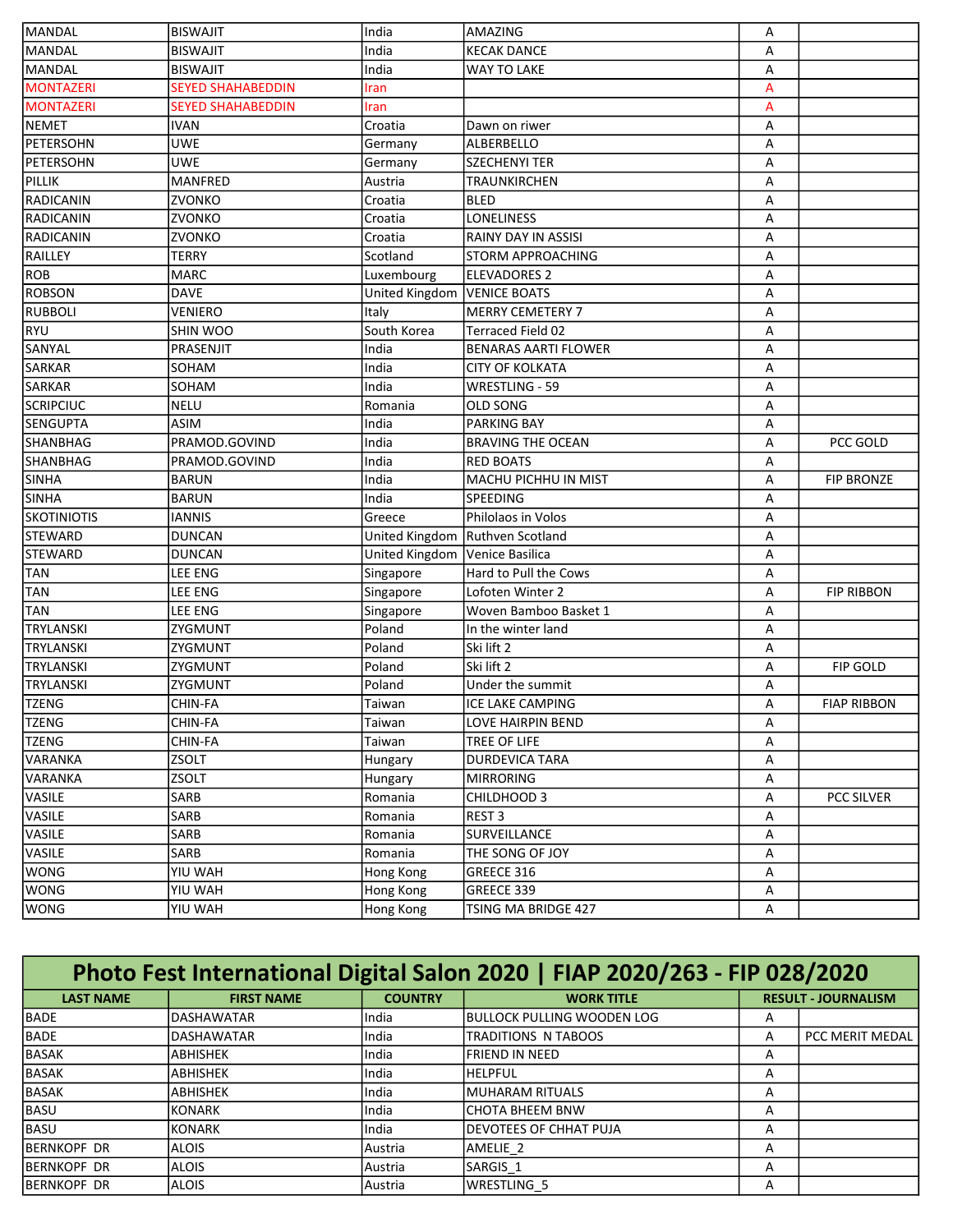| BHATT                                | <b>ARUN</b>                                                | India                         | <b>LIFE SAVER</b>                                                         | А      |                    |
|--------------------------------------|------------------------------------------------------------|-------------------------------|---------------------------------------------------------------------------|--------|--------------------|
| $\overline{\mathsf{C}}$ .R.          | SATHYANARAYANA                                             | India                         | <b>ACE HURDLER</b>                                                        | A      |                    |
| <b>CHAKRABORTY</b>                   | ANUPAM                                                     | India                         | <b>KAMBALA RACE</b>                                                       | А      | <b>FIP RIBBON</b>  |
| <b>CHAKRABORTY</b>                   | ANUPAM                                                     | India                         | WHEN LIFE GETS TOUGH                                                      | А      |                    |
| <b>CHAKRAVARTY</b>                   | <b>ASHIM</b>                                               | India                         | THE RACE TO PLOUGH                                                        | А      |                    |
| <b>CHAU</b>                          | <b>CHUN YIP</b>                                            | Hong Kong                     | <b>FOOT WRITING</b>                                                       | А      |                    |
| CHAU                                 | <b>CHUN YIP</b>                                            | Hong Kong                     | ON FIRE                                                                   | А      |                    |
| DASGUPTA                             | <b>SHILPI</b>                                              | India                         | IN SEARCH OF GOD                                                          | А      |                    |
| <b>DE BONDT</b>                      | <b>WILKIE</b>                                              | Belgium                       | <b>ORANJE JETSKI</b>                                                      | А      |                    |
| <b>DE BONDT</b>                      | <b>WILKIE</b>                                              | Belgium                       | USA RENNER N 234                                                          | А      |                    |
| <b>FRANCES</b>                       | <b>GEORGES</b>                                             | France                        | <b>NAGEUSE CATALANE</b>                                                   | А      |                    |
| FRY                                  | <b>MARTIN</b>                                              | United Kingdom   DIAMOND NINE |                                                                           | А      |                    |
| FRY                                  | <b>MARTIN</b>                                              |                               | United Kingdom STORM WATCHERS                                             | А      | <b>FIP RIBBON</b>  |
| GENNARD                              | <b>PETER</b>                                               | United Kingdom                | <b>JUMPING BETWEEN FLAMES</b>                                             | А      |                    |
| GREGORIOU                            | <b>RICOS ANDREAS</b>                                       | Cyprus                        | <b>Rebound Chase</b>                                                      | А      |                    |
| GUZEL                                | <b>HASAN</b>                                               | Turkey                        | <b>RENKLER</b>                                                            | А      |                    |
| HADJIPAVLOU                          | <b>THANASIS</b>                                            | Cyprus                        | Going to the war                                                          | А      |                    |
| <b>HADJIPAVLOU</b>                   | <b>THANASIS</b>                                            | Cyprus                        | <b>Stop Bullying</b>                                                      | А      |                    |
| HWANG                                | <b>CHAE CHUN</b>                                           | South Korea                   | MOMENT OF FEAR                                                            | А      | <b>FIP RIBBON</b>  |
| <b>JAFAROV</b>                       | <b>ILGAR</b>                                               | Azerbaijan                    | Judo fights                                                               | А      | PCC BRONZE         |
| <b>JAIN</b>                          | <b>HEMACHANDRA</b>                                         | India                         |                                                                           | A      |                    |
| JENZER                               | <b>URS</b>                                                 | Switzerland                   | <b>KUNSTTURNEN 1</b>                                                      | А      |                    |
| JENZER                               | <b>URS</b>                                                 | Switzerland                   | <b>KUNSTTURNEN 2</b>                                                      | Α      | PCC GOLD           |
| <b>JEONG</b>                         | <b>TAEYOUNG</b>                                            | South Korea                   | <b>KOREAN WRESTLING</b>                                                   | А      |                    |
| KARTHIKEYAN                          | MAHESWARAN                                                 | India                         | <b>DEVOTIONAL TRANCE</b>                                                  | А      |                    |
| KAZEPIDIS                            | VASILIS                                                    | Greece                        | WOMENS WATER POLO U20 NO 09                                               | А      |                    |
| KEEL                                 | <b>DAVID</b>                                               |                               |                                                                           | А      |                    |
| KEEL                                 | <b>DAVID</b>                                               |                               | United Kingdom   CARRIAGE ACCIDENT                                        | А      |                    |
| KEEL                                 | <b>DAVID</b>                                               | United Kingdom                | United Kingdom   DEMOLISHING THE FENCE<br>PARA ATHLETES INTO THE STRAIGHT | А      |                    |
| KEPKEP                               | <b>KUMRAL</b>                                              |                               | THE SWIMMER                                                               |        | <b>FIAP RIBBON</b> |
|                                      |                                                            | Turkey                        |                                                                           | А      |                    |
| <b>KONDADASU</b><br><b>KONDADASU</b> | <b>SUBRAHMANYESWARA RAO</b><br><b>SUBRAHMANYESWARA RAO</b> | India<br>India                |                                                                           | A      |                    |
| KORLAPATI                            | SARASWATIRAO                                               | India                         | NAVY DAY 02                                                               | A<br>А |                    |
| <b>KRANOS</b>                        | <b>PANTELIS</b>                                            |                               |                                                                           | А      |                    |
| <b>LE</b>                            |                                                            | Cyprus<br>Vietnam             | <b>Exploring caves</b><br><b>OVERCOME DIFFICULTIES 2</b>                  |        |                    |
|                                      | <b>DUCTOAI</b>                                             |                               |                                                                           | А      |                    |
| LEGRAND                              | <b>JEAN LUC</b>                                            | Belgium                       | FEU DE BARAQUE                                                            | A      |                    |
| LEGRAND                              | <b>JEAN LUC</b>                                            | Belgium                       | INCENDIE A ANTOING                                                        | А      | <b>FIP GOLD</b>    |
| LEGRAND                              | <b>JEAN LUC</b>                                            | Belgium                       | LES 3 TOURS BRULENT                                                       | Α      |                    |
| LEUNG                                | CYRIL KWOK KEUNG                                           | Hong Kong                     | <b>CATCHING</b>                                                           | A      |                    |
| LEUNG                                | <b>CYRIL KWOK KEUNG</b>                                    | Hong Kong                     | <b>NECK PAIN</b>                                                          | A      |                    |
| MAJUMDER                             | SANTANU                                                    | India                         | <b>RACE</b>                                                               | Α      |                    |
| <b>MANDAL</b>                        | <b>BISWAJIT</b>                                            | India                         | <b>BLUSTING</b>                                                           | Α      |                    |
| MANDAL                               | <b>BISWAJIT</b>                                            | India                         | <b>BULL SHOW 2</b>                                                        | Α      |                    |
| MANDAL                               | <b>BISWAJIT</b>                                            | India                         | <b>NAVY SHOW 2</b>                                                        | Α      |                    |
| MANDAL                               | <b>BISWAJIT</b>                                            | India                         | SAFE SESTINATION                                                          | Α      | <b>FIP BRONZE</b>  |
| MARELLI                              | SURESH BABU                                                | India                         | Beerana Bonalu Sacrifice                                                  | Α      |                    |
| MARELLI                              | <b>SURESH BABU</b>                                         | India                         | Men Under Trance                                                          | Α      |                    |
| <b>IMORATA</b>                       | <b>ALAIN</b>                                               | France                        | <b>DOUBLE CHUTE</b>                                                       | Α      |                    |
| MORATA                               | <b>ALAIN</b>                                               | France                        | <b>INONDATIONS SALIES 1</b>                                               | Α      |                    |
| MORATA                               | <b>ALAIN</b>                                               | France                        | <b>MORDRE LA POUSSIERE</b>                                                | Α      |                    |
| NEMET                                | <b>IVAN</b>                                                | Croatia                       | Tim in action                                                             | Α      |                    |
| PALETTI                              | SILVESTRO                                                  | Italy                         | <b>MARATHON</b>                                                           | Α      |                    |
| PALETTI                              | SILVESTRO                                                  | Italy                         | PARACYCLING 21                                                            | Α      |                    |
| PALETTI                              | <b>SILVESTRO</b>                                           | Italy                         | <b>RUGBY 25</b>                                                           | Α      |                    |
| PETERSOHN                            | <b>UWE</b>                                                 | Germany                       | DADDY IS THE BEST                                                         | А      | <b>FIAP RIBBON</b> |
| PETERSOHN                            | <b>UWE</b>                                                 | Germany                       | WOW-2                                                                     | Α      |                    |
| PILLIK                               | MANFRED                                                    | Austria                       | <b>RECHTSSCHWUNG</b>                                                      | Α      |                    |
| PILLIK                               | MANFRED                                                    | Austria                       | <b>UNEINIG</b>                                                            | Α      |                    |
| RAILLEY                              | <b>TERRY</b>                                               | Scotland                      | HORIZONTAL                                                                | Α      | <b>FIAP GOLD</b>   |
| ROB                                  | <b>MARC</b>                                                | Luxembourg                    | <b>DER VERFOLGER</b>                                                      | Α      |                    |
| <b>RUBBOLI</b>                       | <b>VENIERO</b>                                             | Italy                         | <b>DECISIVE MOMENT 3</b>                                                  | Α      | <b>PCC SILVER</b>  |
| <b>RUBBOLI</b>                       | VENIERO                                                    | Italy                         | <b>TRICOLOUR ARROWS 1</b>                                                 | Α      |                    |
| RYU                                  | SHIN WOO                                                   | South Korea                   | Challenge4                                                                | Α      |                    |